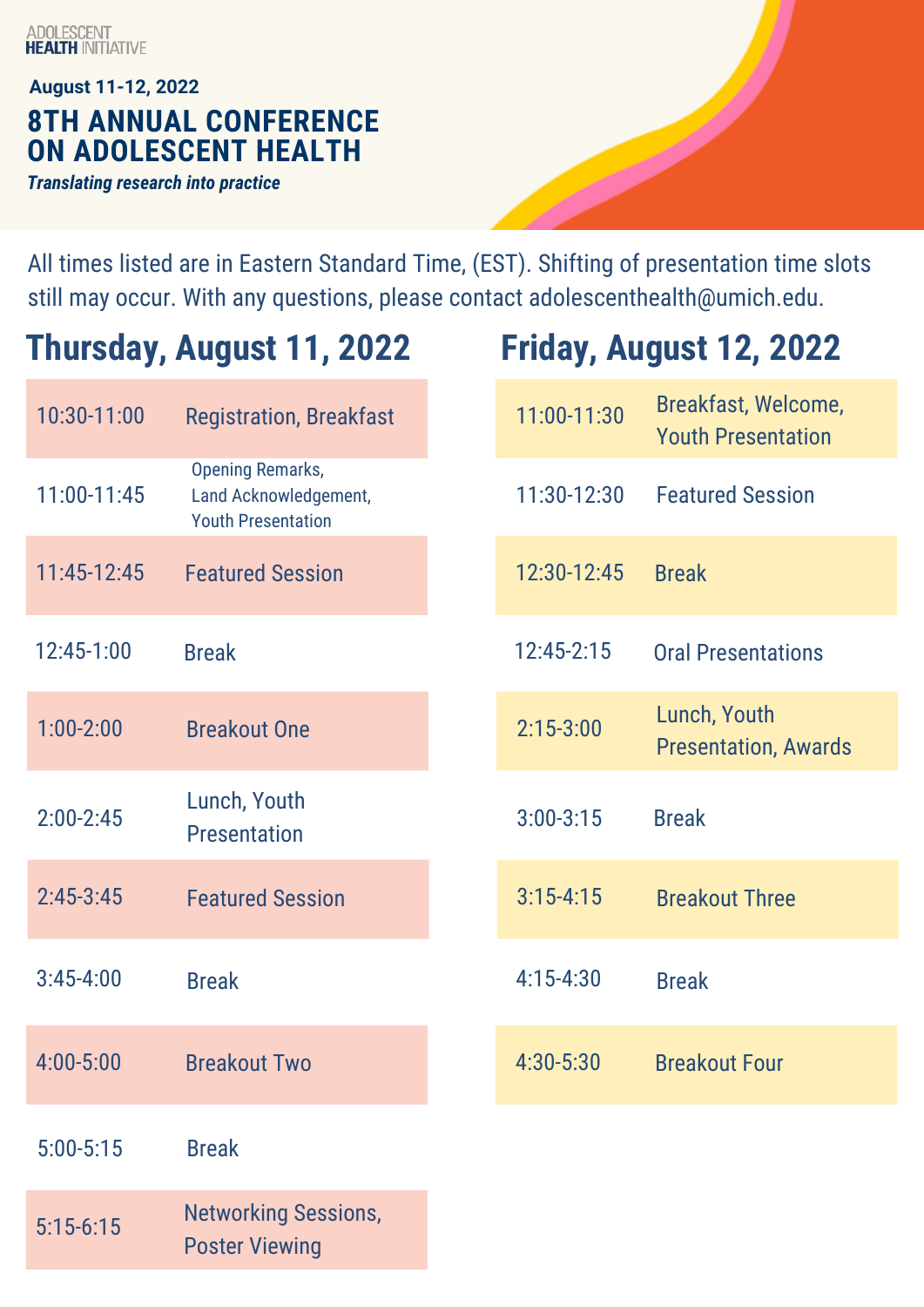# Thursday, August 11, 2022 EST

# **11:00 AM - 11: 45 AM // Land Acknowledgement, Opening Remarks & Youth Presentation**

#### **Land Acknowledgement**

Speaker To Be Announced

### **Opening Remarks**

The Adolescent Health Initiative

### **Youth Presentation, CLASP**

Marz Brown, They/themme

## **11:45 AM - 12: 45 AM // Featured Session**

# **Beyond Parentectomies: Promoting Family-Centered Care in Adolescent LGBTQ+ and Sexual Health**

Veenod Chulani, He/Him, MD, MSEd, FSAHM, CEDS, Section Chief, Adolescent Medicine Dalmacio Flores, he/him, PhD, ACRN, University of Pennsylvania School of Nursing

This session seeks to explore the applications of a parent/caregiver inclusive, triadic approach in adolescent health - to the extent that youth choose and without negatively impacting youth-provider communication - as part of an overall strategy to promote parent-teen communication and connectedness and youth development. The panel session will open with a review of research on LGBTQ+ youth and parent/caregiver perspectives about family sexual health discussions and will be followed by a presentation describing scenarios and scripts that embody the triadic approach in adolescent LGBTQ+ and sexual health. The session will also feature youth perspectives on the acceptability, instances, and ways clinicians and parents/caregivers can foster parent-teen communication approaches and will engage the audience to describe potential applications in their specific field of work

#### **Objectives**

- List common assumptions and barriers to parent/caregiver inclusive approaches in adolescent health care 1. delivery
- 2. Describe common barriers to effective parent-teen communication in LGBTQ+ and sexual health related discussions
- 3. Discuss contribution of parent-teen communication and connectedness to asset building and youth development
- Describe strategies to promote parent/caregiver inclusive approaches and a triadic approach adolescent 4. health care delivery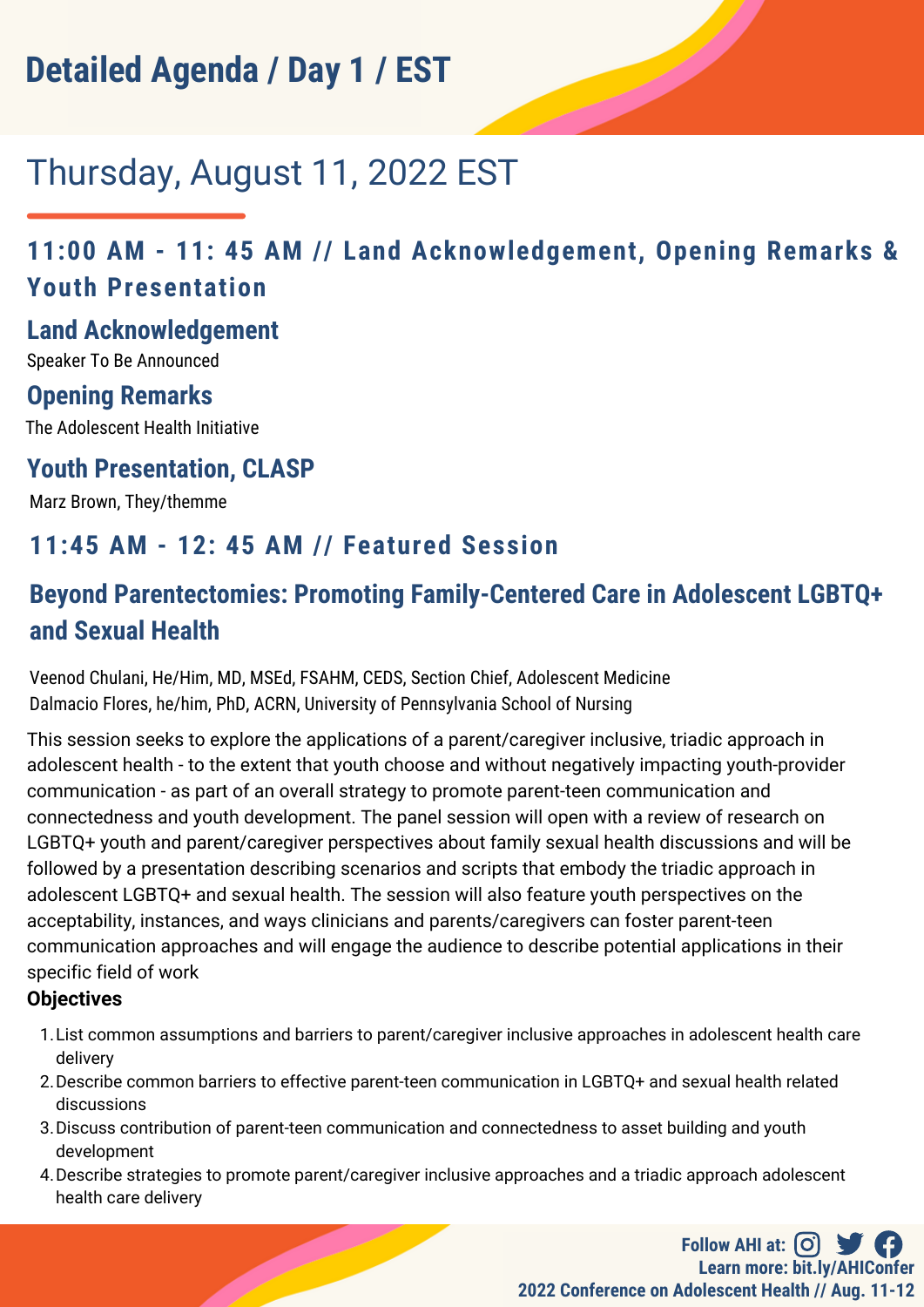# **1:00 PM - 2:00 PM // Breakout Session One**

### **Addressing Health Disparities: Leveraging Community Health Resources to Promote Equitable Access to COVID-19 Vaccinations, Minimizing Vaccine Hesitancy, and Improving Vaccination Rates**

Nicole Speck, She/Her/Hers, DNP, RN, FNP-BC; Angie Spence, MPA; Youth Co-Presenters To Be Announced

This session will review elements of successful planning and implementation of COVID19 vaccination clinics in school-based health centers, and within the community at community centers, churches, and drive-up locations. An in-depth discussion will include strategies to reach vulnerable communities.

#### **Objectives**

- 1. Understand the depth of health disparities during the COVID pandemic.
- 2. Identify data the demonstrates the inequities.
- 3. Utilize data to make your case to stakeholders and Identify partners that you may work with to plan implement successful vaccination outreach.

### **Overcoming Challenges to Patient Partnerships in Research: Perspectives from the Adolescent and Young Adult Leadership Research Council**

Anya R. Khurana, She/Her/Hers; Ela Chintagunta, She/Her/Hers; Sophia Chmel, She/Her/Hers; Rafael Treviño, He/Him/His; Catherine Ames, She/Her/Hers; Kristine Carandang, She/Her/Hers; Courtney Wells, She/Her/Hers; Jenn Ziegler, She/Her/Hers; Kaye Anderson, She/Her/Hers

A diverse council of adolescent and young adult (AYA) patients with autoimmune conditions will discuss why engaging AYAs in research is important, define challenges and gaps in the current research climate, and provide recommendations for how to better include AYAs on research teams.

#### **Objectives**

- 1. Describe a continuum of engaging adolescents and young adults in research by centering patients' experiences, preferences, and expertise.
- 2. Identify ways to include adolescents and young adults in the research process by engaging with a new young adult council of trained patient partners in research.
- 3. Apply council-created guidelines for patient empowerment in research to their own projects and utilize new ways of disseminating research findings to adolescents and young adults via various platforms.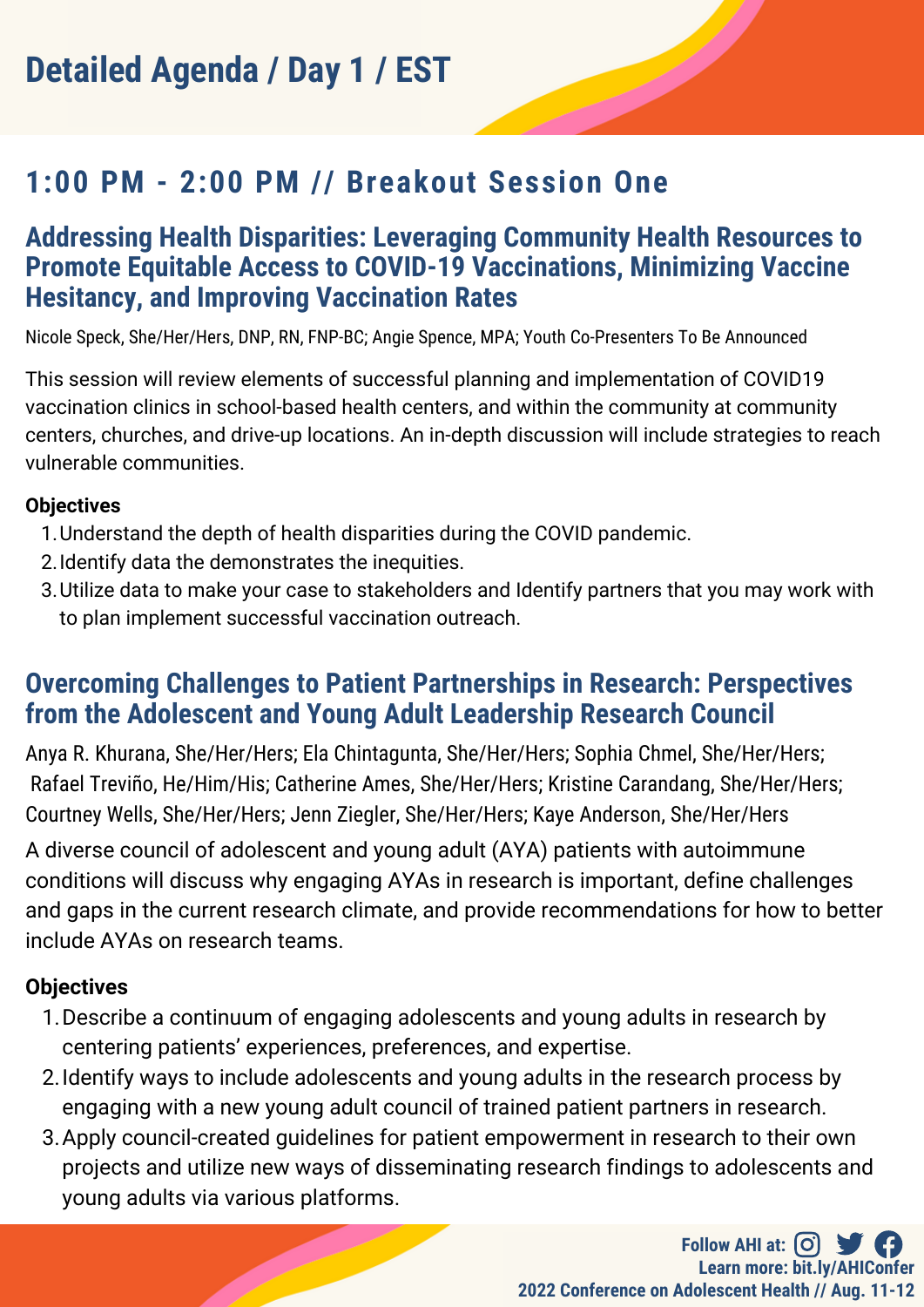# **Depression Screening and Suicide Prevention: The Nuts and Bolts\***

Lia Gaggino, She/Her/Hers, MD, FAAP; Stephanie Goodson, She/Her/Hers, MD, FAAP

The presentation provides an overview of screening for depression using the PHQ-A, discusses use of suicide warning signs, risk assessment using both the Columbia and ASQ, and using a case study, we apply and review strategies for management of youth at risk for suicide. We review an office-based strategy for triage of crisis calls, briefly discuss counseling access to lethal means restriction, coding and MC3 resources.

#### **Objectives**

- 1. Describe the use of the PHQ;A and a tiered approach to depression management.
- 2. Give two examples of risk assessment tools used for youth at risk of suicide.
- 3. Discuss a case-based example of the use of depression screening and risk assessment and management of youth at risk of suicide.

## **Language Matters: Strategies to Combat Stigma in Sexual Health Conversations\***

Kelley Quinn, She/Her/Hers, MEd; Kelly Gainor, She/Her/Hers, MEd

When fighting stigma in public health, language matters. Word choices tell our patients, students, and friends whether we are safe or not and deeply impact our message. In this workshop, we will dissect the language of sexual health and create an action plan for destigmatizing our messages.

#### **Objectives**

- 1. Identify at least three, non-stigmatizing alternatives to common sexual health words or phrases.
- 2. Understand a pluralistic approach to STIs and STI stigma.
- 3. Have the resources to create an action plan for addressing stigma in their work and/or lives.

\*Content Warning: Suicide

\*\*Content Warning: Stigmatizing language about STIs, consent, LGBTQIA+ community, reproduction, and adolescent relationships. Discussion of sexual assault.

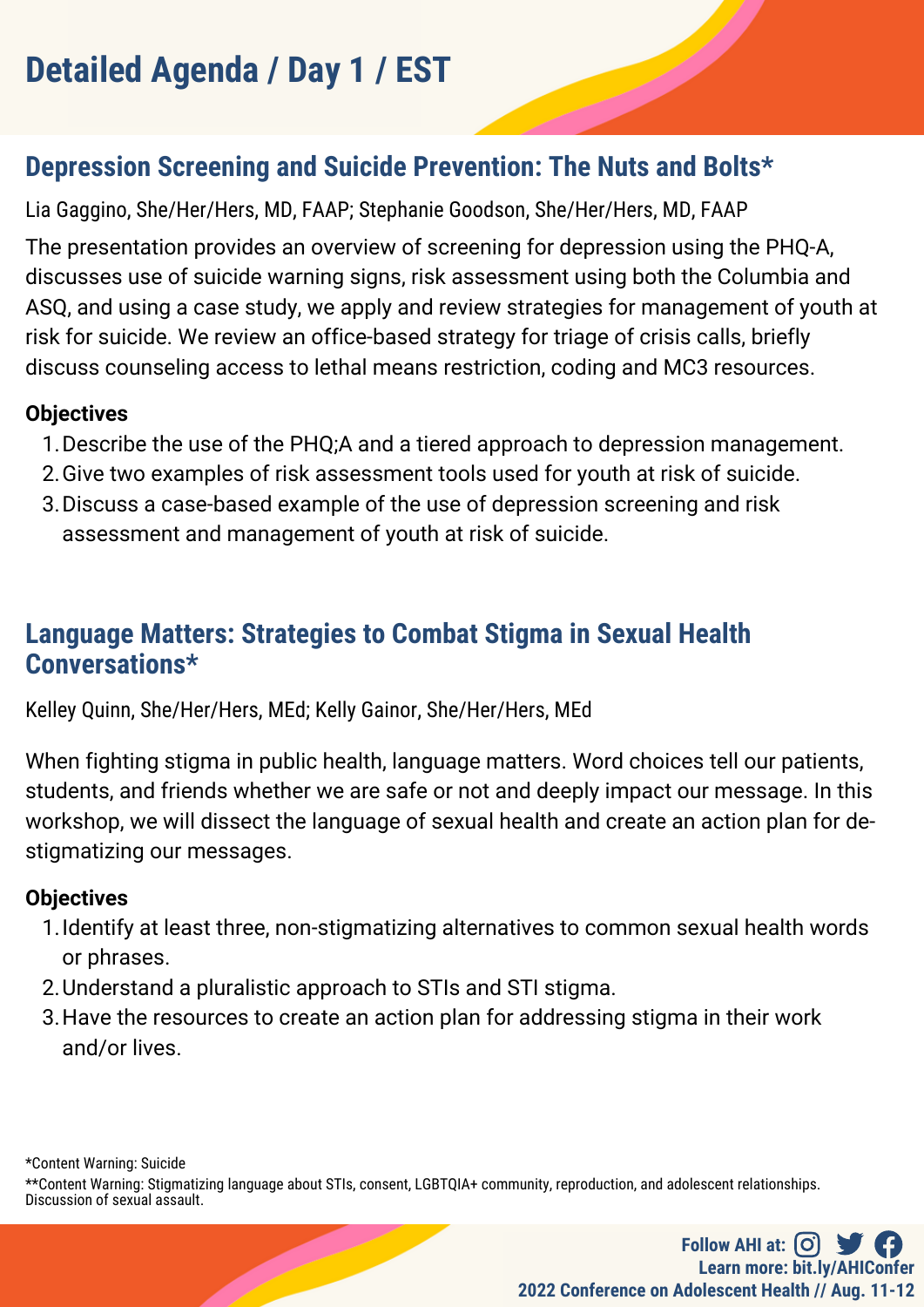## **Emotionally unavailable care providers (addressing burnout)**

Avida Johnson, She/Her/Hers, LLMSW Session Information To Be Announced

#### **Objectives**

1. Objectives To Be Announced

# **2:00 PM - 2:45 PM // Lunch & Youth Presentation**

## **Youth Presentation**

To Be Announced Session Information To Be Announced

# **2:45 PM - 3:45 PM // Featured Session**

# **Centering Health Equity for Adolescents**

Nia Heard-Garris, She/they, MD, MSc, Assistant Professor of Pediatrics at the Ann & Robert H. Lurie Children's Hospital of Chicago and the Department of Pediatrics at Northwestern University Feinberg School of Medicine

This presentation will discuss structural barriers, like racism and how these experiences give rise to harmful experiences for adolescents. These harmful experiences include adverse childhood experiences and the presentation will suggest strategies to overcome these negative experiences to avoid poor health and promote resilience.

#### **Objectives**

- 1. Define and explain the concept of health equity.
- 2. Discuss how racism serves as the central crux of the problem in achieving of health equity.
- 3. Suggest how to center health equity in adolescent care.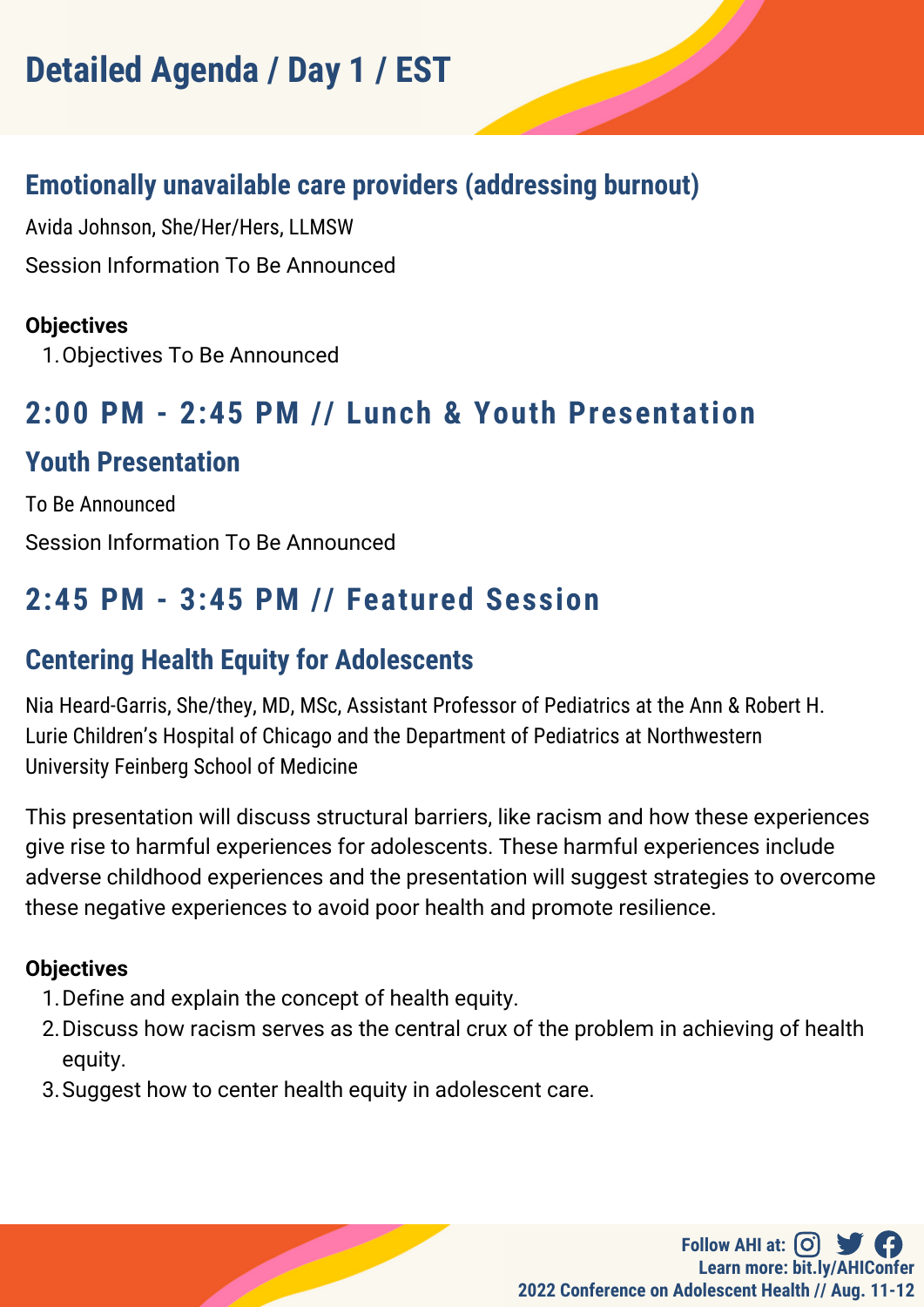# **4:00 PM - 5:00 PM // Breakout Session Two**

# **How Fatphobia Negatively Impacts You(th) and What to Do About It\***

Jamie Erdheim, She/They, MEd; Paige Welch, She/They

This session will discuss how fatphobia is tied to systems of oppression, body image, and well-being, as well as how it affects youth and shows up in schools. We will examine fatphobia within society (diet culture, BMI, clean eating, health myths, etc.) and discuss how fatphobia connects to racism, transphobia, homophobia, sexism, poverty, capitalism, and ableism. We will also reflect on our internalized fatphobia and work on strategies to move toward fat liberation for ourselves and others.

#### **Objectives**

- Understand how fatphobia is tied to systems of oppression, wellbeing, and how it 1. affects youth.
- 2. Have the opportunity examine internalized fatphobia and discuss strategies to move towards body acceptance and fat liberation.
- Discuss alternative health models and strategies to dismantle fatphobia at their 3. organizations.

# **Beyond Behaviors: Holistic Sexuality in Sex Ed\*\***

Sarah Dahlston, She/Her/Hers, CSE, CHES

Many adults are terrified to approach the topic of pleasure in their sex education conversations. This session will explore the Circles of Sexuality model by Dennis Dailey, discuss what can impact our circles, and review the National Sex Education Standard's guidance on pleasure and related topics.

#### **Objectives**

- 1. Explain two concepts within each circle of sexuality.
- 2. Challenge two myths about sex often perpetuated in our culture.
- 3. Recall three ways to stay sex and pleasure positive.

\*Content Warning: Fatphobia, diet talk, examples of how oppression and fatphobia intersect including talk of slavery, racism, sexism, homophobia, transphobia, & ableism.

\*\*Content Warning: Sexual violence and harassment, pregnancy, birth, adoption and abortion.

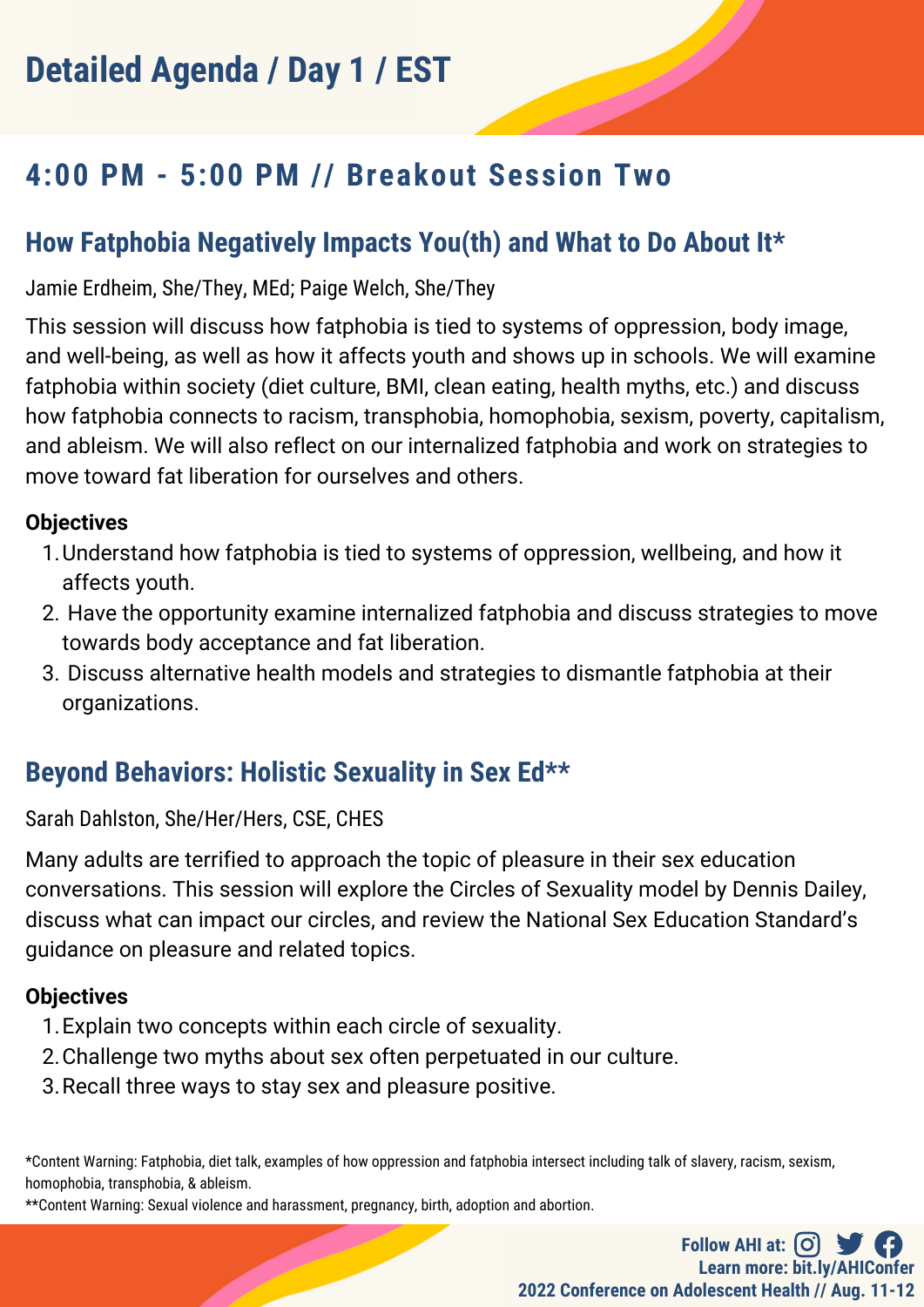### **A Preventive Approach to the Opioid Epidemic in Adolescents through Use of Prescribing Recommendations, Preoperative Pain Plan Tool, and Patient Education\***

Karen A. Cooper, She/Her/Hers, MD; Heidi A. Rieck, She/Her/Hers, MPH; Zahra Dawson, She/Her/Hers; Sofea Stanton, She/Her/Hers

Despite the risks, many adolescents are introduced to opioids after surgery, and they are prescribed more opioids than they take. Other medications and strategies can be equally effective for pain, without the risk. We will discuss prescribing recommendations and tools to treat postoperative pain.

#### **Objectives**

- Understand how patient-reported outcomes are used to develop prescribing 1. recommendations for post-operative opioid prescribing.
- 2. Describe how to use a preoperative pain plan tool and website for education regarding postoperative pain.
- 3. Recount how to use non-opioid medications and non-medication strategies to treat postoperative pain.

\*Content Warning: Opioid use disorder, opioid misuse, opioid overdose.

### **Getting Connected: Promoting School Connectedness in the Context of the COVID-19 Pandemic and Beyond\*\***

Natalie Wilkins, She/Her/Hers, PhD; Jorge Verlenden, She/Her/Hers, PhD; Youth to be announced

In this presentation, attendees will hear from youth about why school connectedness matters to them in the context of COVID-19 and be able to synthesize findings on classroom management approaches linked to school connectedness. Youth will co-facilitate activities to gather participants' insights on promoting equity through these approaches.

#### **Objectives**

- Describe evidence-based classroom management approaches, skills, and strategies that 1. promote school connectedness.
- 2. Integrate information on evidence-based classroom management strategies with youth feedback and experiences in the context of the COVID-19 pandemic.
- Analyze ways in which evidence-based classroom management strategies can be 3. implemented in alignment with youth perspectives and in ways that promote equity.

\*\*Content Warning: Ableism, racism, classism, sexism and misogyny, mental illness, violence, hateful language direct at religious groups (e.g., Islamophobia, anti-Semitism), transphobia and trans misogyny, homophobia and heterosexism.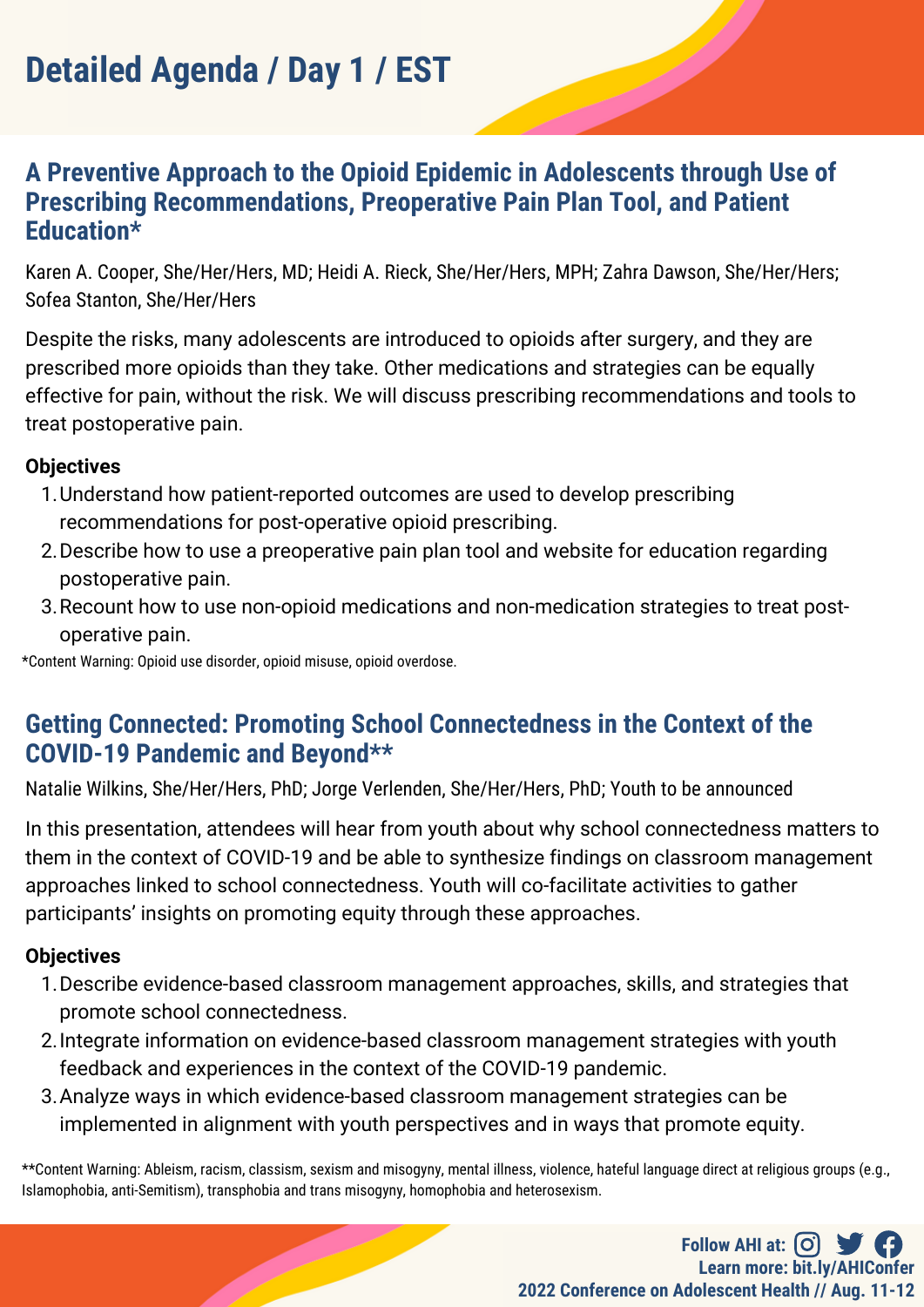# **Addressing Youth Homelessness in Public Health**

Sara Haig, She/Her/Hers, MSW, LSW Lisa Brooks, She/Her/Hers; Lisa Brooks, She/Her/Hers; Chloe Harper, she/her/hers; Sri Tharika Jothipuram Jayakumar, She/Her/Hers

This session will give an overview of youth homelessness, including statistics and risk factors and describe a comprehensive approach to preventing and ending youth homelessness. Participants will hear how Ohio incorporated the issue of youth homelessness into it's existing MCH initiatives.

#### **Objectives**

- 1. Describe the problem of youth homelessness, including statistics, risk factors and disparities among youth experiencing homelessness.
- 2. Describe elements of a comprehensive approach of ending youth homelessness.
- Identify ways to address the issue of youth homelessness in public health. 3.

# **5:15 PM - 6:15 PM // Networking & Poster Viewing**

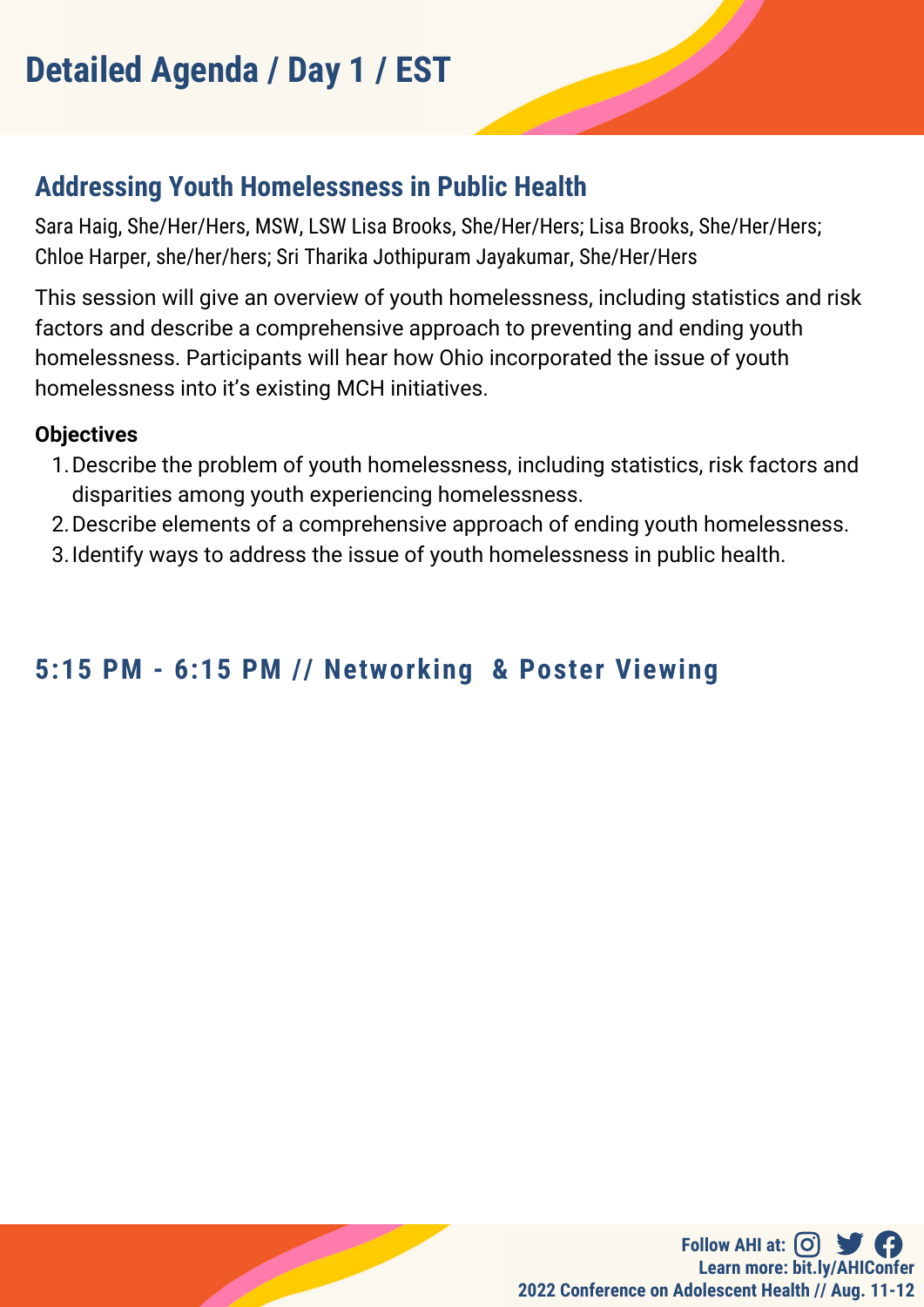# Friday, August 12, 2022 EST

# **10:30 AM - 11:30 AM // Breakfast, Welcome & Youth Presentation**

## **Youth Presentation**

Speaker To Be Announced Session Information To Be Announced.

# **11:30 AM - 12:30 PM // Featured Session We check their hearts, why not their mental health? Addressing and destigmatizing adolescent mental health**

MavaMarie Cooper, She/Her

Suicide is the second leading cause of death for 13-19 year-olds in the United States and rates of anxiety and depression among adolescents have increased significantly in the past few years due to the COVID-19 pandemic. Despite this fact, health professionals are not consistently checking in with adolescents about their mental health concerns. During this interactive session, we'll discuss how health professionals can improve adolescent mental health through de-stigmitization, the identification of mental health concerns, and strategies for connecting youth to resources and treatment. This session will also feature adolescent's experiences and perspectives on mental health.

#### **Objectives**

- 1. Recognize the importance of destigmatizing mental health for adolescents.
- 2. Identify best practices around screening adolescents for mental health concerns.
- 3. Discuss evidence-based interventions and treatment options Learn from adolescent's experiences and perspectives on mental health.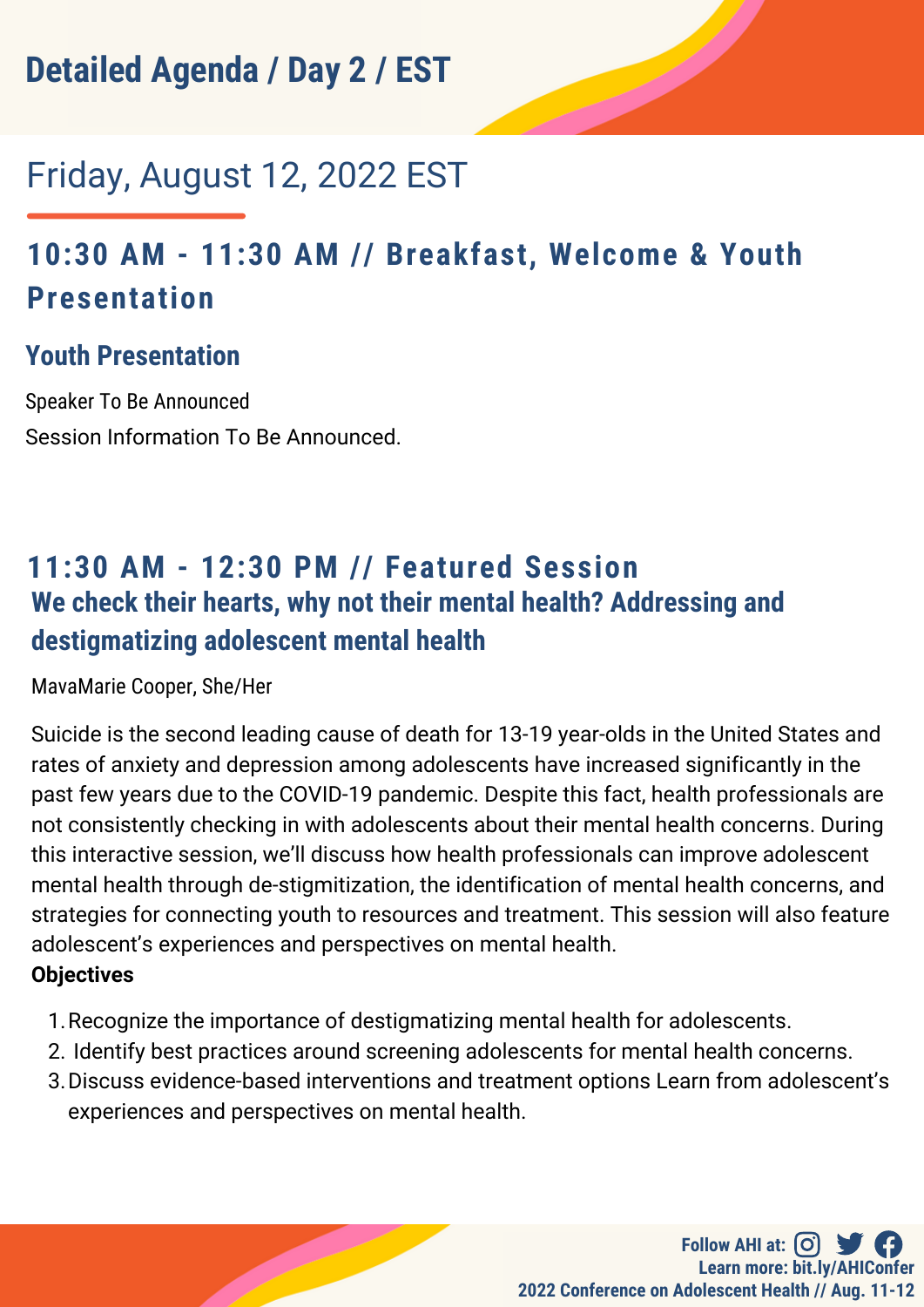# **12:45 PM - 2:15 PM // Primary Care Oral Presentations**

### **Screening for SCD Risk in General Pediatrics and Prevention Strategies for Schools\***

Kristin O. Evans, She/Her/Hers, MSN, RN, CPNP; Gwen Fosse, She/Her/Hers, RN, BSN, MFA, FAHA; Jordan Schoen, He/His/Him

Many conditions can put youth at increased risk for sudden cardiac arrest (SCA) or sudden cardiac death (SCD). This session will discuss screening for SCA risk factors for all children by primary care providers and preparedness for responding to cardiac arrest with planning. Screening and preparedness strategies discussed in this presentation will support primary care providers in preventing sudden cardiac death.

#### **Objectives**

- 1. Identify four routine screening questions for all youth to be used at well child visits to help identify which children might be at risk for sudden cardiac death.
- 2. Identify when and where to refer individuals who screen "positive" for needing further assessment regarding risk of sudden cardiac arrest.
- 3. Identify the purpose of and how to contact Project ADAM which supports heart safe schools around the nation.

### **Young Adult Perceptions of Epilepsy Care: The Importance of Shared Decision-Making\*\***

Victoria Rivkina, She/Her/Hers, MPH; Marija Hegel, She/Her/Hers, MPH; Elizabeth Stout, She/Her/Hers

Based on the findings of a national needs assessment conducted by the American Academy of Pediatrics' National Coordinating Center for Epilepsy, young adults with epilepsy view shared decision-making and respectful communication with their providers as critical aspects of health care.

#### **Objectives**

- 1. Describe the methodology involved in conducting a national needs assessment utilizing a mixed-methods approach.
- Define the main barriers to high quality epilepsy care, as experienced by young adults living 2. with the condition.
- 3. Describe the ways in which shared decision-making leads to better perceived health care among young adults with epilepsy.

\*Content Warning: A video that shows a sudden cardiac arrest and resuscitation may be shown. \*\*Content Warning: Death or dying; mental illness and ableism.

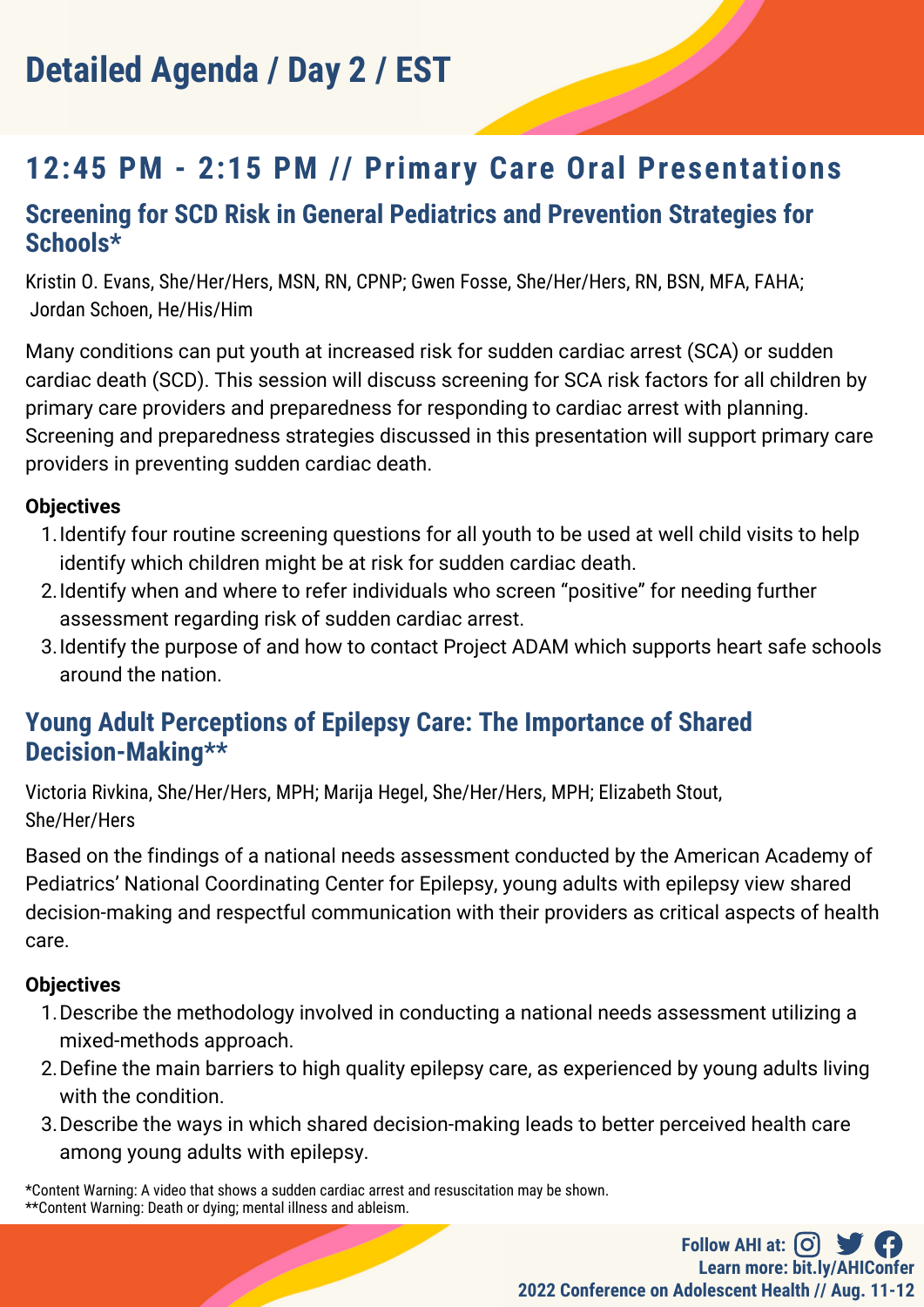# **Depression Screening and Follow-up in Primary Care**

Teryn Bruni, She/Her/Hers, PhD, LP, BCBA; Elizabeth Koval, She/Her/Hers, MA, TLLP

Depression screening, monitoring, and treatment were examined through semi-structured interviews with nine primary care pediatricians across a range of practice settings. Rescreening, population management, and intervention delivery barriers were identified by providers across practice types.

### **Objectives**

- Learn about the range of real-world processes and workflows for depression 1. screening including approaches to monitoring and followup care for at-risk patients.
- 2. Understand patient, provider, and systems level facilitators and barriers to depression screening, monitoring, and intervention in primary care delivery settings.
- 3. Learn about potential gaps and solutions related to adolescent depression screening and management in primary care settings.

## **Adolescent HIV and STD Telemedicine Services During the COVID-19 Pandemic**

Jerrica Davis, She/Her/Hers, MPH; Christy Altidor, She/Her/Hers, MPH, CPH

This session will discuss telehealth and telemedicine best practices and models to provide attendees with tools and guidance to respond to COVID-19 related needs and provide HIV and STD prevention for adolescents.

### **Objectives**

- 1. Describe current best practices for using telemedicine to provide sexual health services to adolescents.
- 2. Describe the various ways telemedicine can continue to be utilized in an inperson setting.
- 3. Identify ways in which they can implement these best practices in their own practice settings.

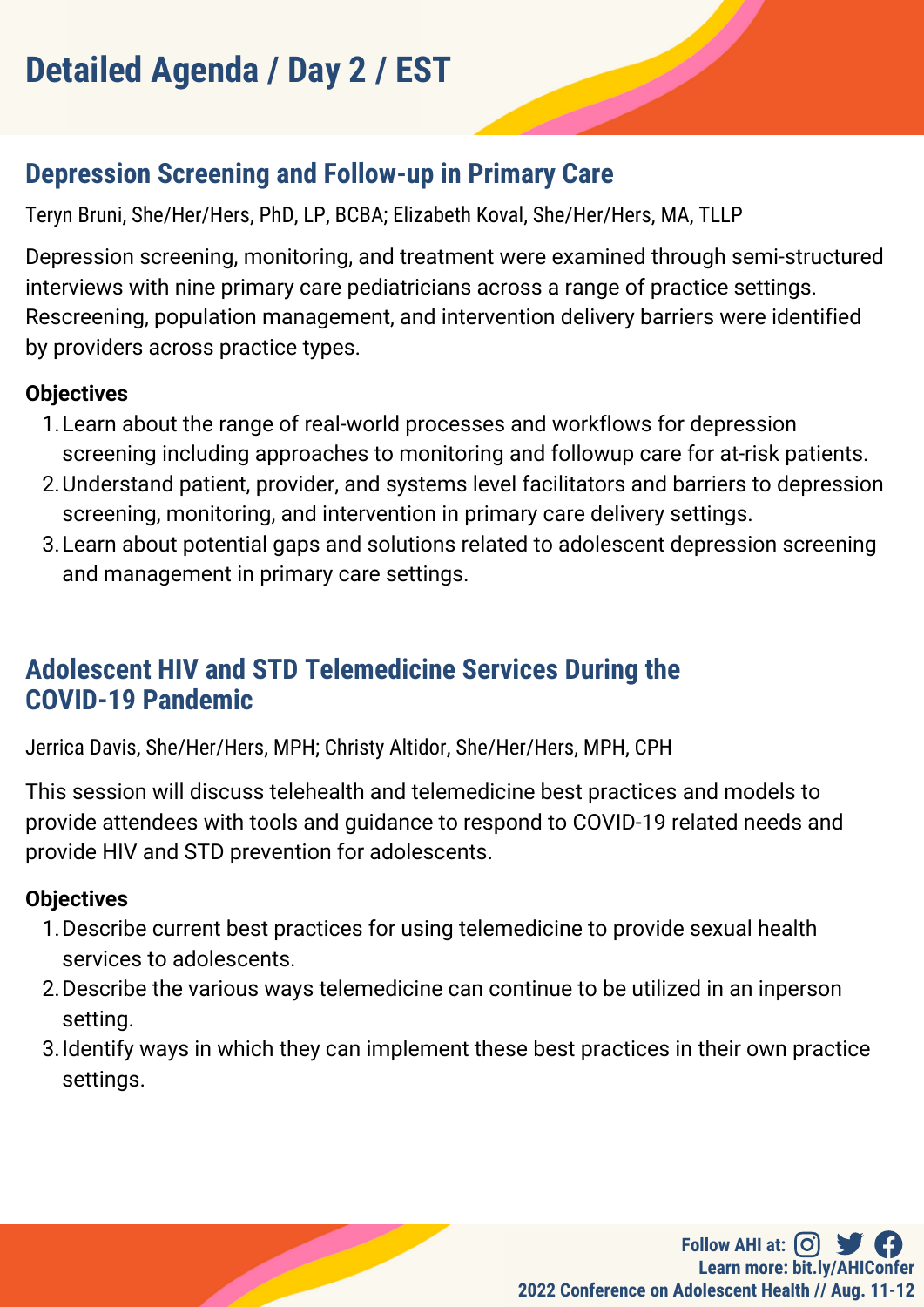# **12:45 PM - 2:15 PM // Mental Health Oral Presentations**

# **A Year of Isolation: Adolescent Mental Health During a Pandemic\***

#### Maryam Haltam, She/Her/Hers

This session will discuss findings from the Healthy Minds Study for Secondary Schools, a survey examining mental health, service utilization, and related factors among students. We will highlight the need for programs and policies aimed at improving student wellbeing, especially during the COVID-19 pandemic.

#### **Objectives**

- 1. Reference data on adolescent mental health and well-being during the pandemic.
- 2. Gain insight into the current adolescent mental health research initiatives of the Healthy Minds Network.
- Utilize presented data to inform continued conversation about student mental health 3. in school communities.

### **Adverse Childhood Experiences Among Adolescents with ASD: Implications for School-Based Trauma-Informed Care\*\***

#### Zahra Ladhani, She/Her/Hers

This presentation will address the impact of Adverse Childhood Experiences (ACEs) on adolescents with a neurodevelopmental disability. Developing interventions to support those with ASD within a school setting is beneficial as schools inherently meet the developmental needs of students.

#### **Objectives**

- Understand how ACEs uniquely impact adolescents with ASD. 1.
- 2. Describe similarities and differences in school-based interventions between typically developing adolescents who have experienced ACEs and those with ASD who have experienced ACEs.
- 3. Apply the Whole School, Whole Community, Whole Child Model (WSCC) when considering innovative and evidence-informed ways in which schools can provide trauma-informed care to this subgroup of adolescents.

\*Content Warning: Suicide, suicidal ideation, self-harm.

<sup>\*\*</sup>Content Warning: Physical, emotional, sexual abuse, an Adverse Childhood Experience.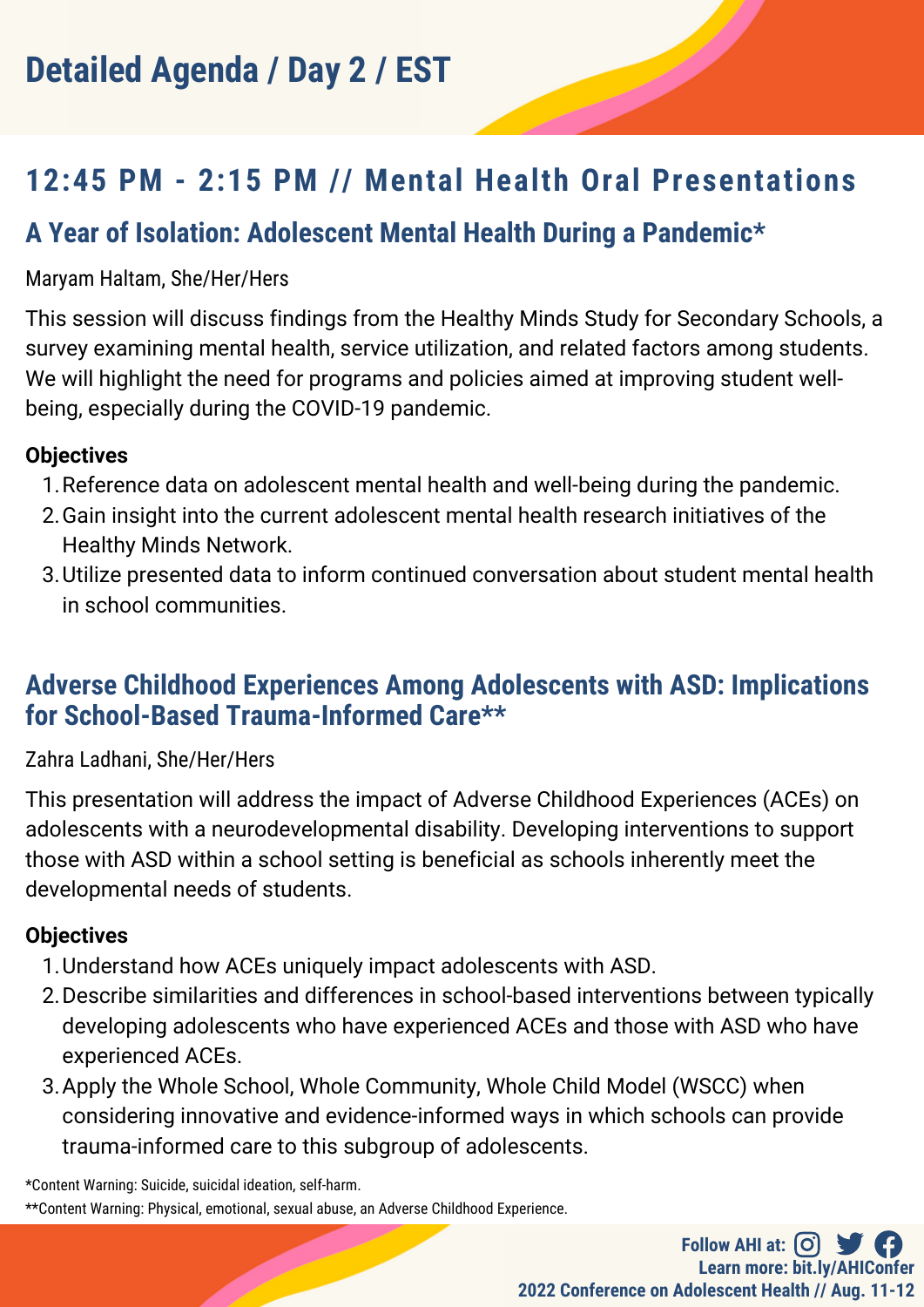## **Gender Minority Stress, Resilience, and Psychological Distress: Implications for Serving Transgender Youth\***

#### Michael Miller-Perusse, He/Him/His

Transgender people face mental health disparities across the lifespan, with transgender youth (TY) comprising a particularly at-risk population. The present study examines relationships between forms of gender minority stress, resilience, and psychological distress in a national sample of TY.

#### **Objectives**

- 1. Describe minority stress and resilience factors relevant to transgender youth.
- 2. Summarize relationships between these factors and psychological distress in the Project Moxie sample.
- Make recommendations for serving transgender youth to avoid and address stigma-3. related psychological distress.

## **Birds, Bees, and Therapy: AHI's Sexual Health Resource for Behavioral Health Clinicians**

Anastasia Cajigal, MPH, She/Her/Hers; Sheeba Pawar, She/Her/Hers

This interactive oral session will include an overview of a new, free, web-based module aimed at behavioral health clinicians who seek to facilitate healthy, informed, respectful dialogues with the young people they serve. The module came about when AHI's youth council members reported that therapists they were seeing were not always comfortable discussing sexual health, and the youth wanted to provide youth-friendly, up-to-date, strengths-based strategies, information, and resources. It was developed in partnership with youth and clinicians, and it addresses the intersections between sexual health, mental health, and adolescent health and wellbeing. Speakers will lead the audience through the module's main sections and collectively participate in one its activities examining clinician bias.

#### **Objectives**

- 1. Outline the background and goals of the Sexual Health Timely Topics module.
- 2. Recognize how a mental health clinician's values, background, and unconscious biases can play a role in how they talk to adolescents about sexuality and sexual health.
- Access and disseminate the SH TT. 3.

\*Content Warning: Varrious forms of gender minority stigma (transphobia), including: enacted stigma (discrimination, rejection, victimization, non-affirmation of gender), internalized stigma, and anticipated stigma. Related risk for mental illness, self harm, and suicide will also be referenced.

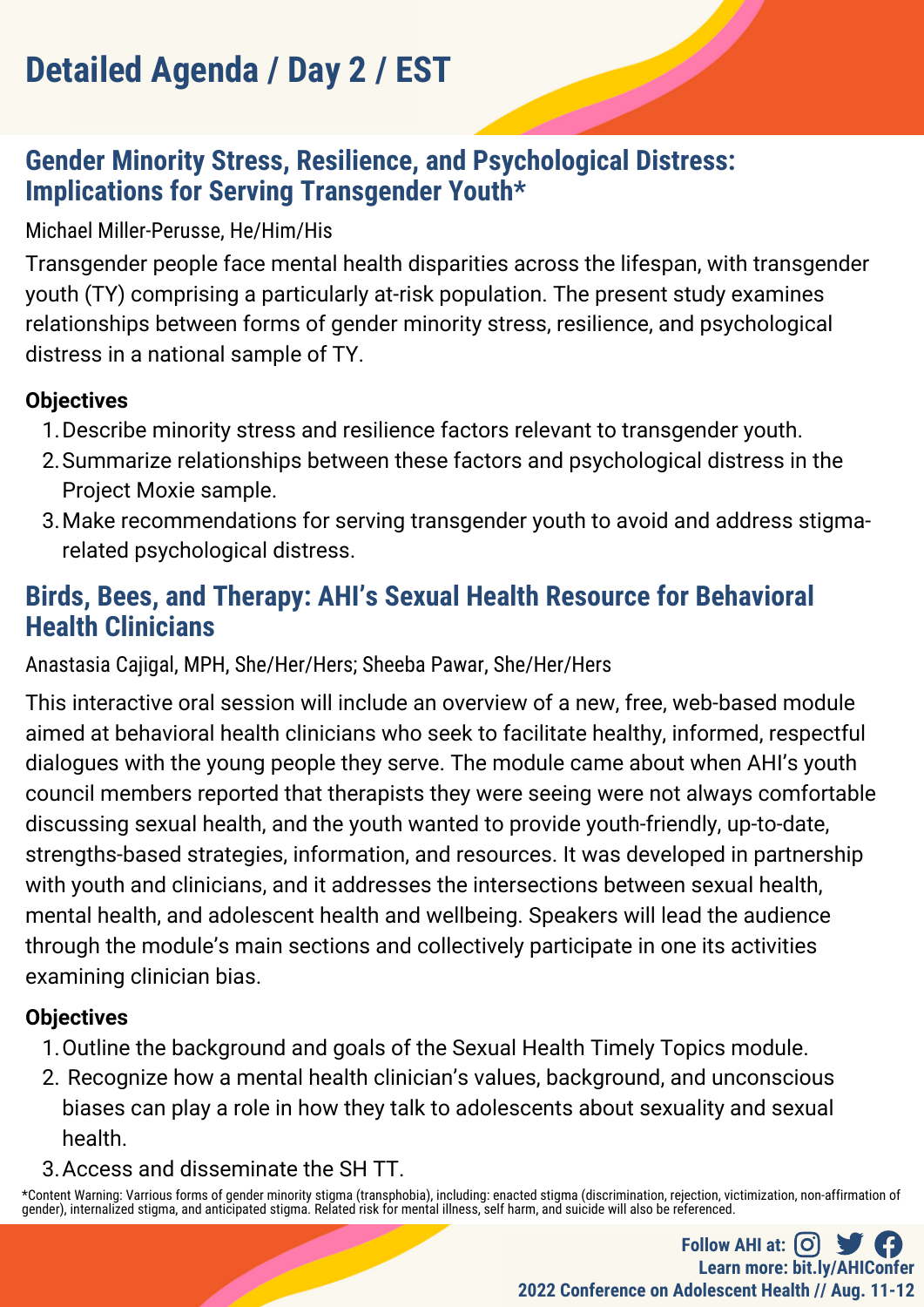# **12:45 PM - 2:15 PM // Sexual Health Oral Presentations**

### **Pregnant and Parenting Teens from the Rural Midwest Share Community Perspectives\***

Catherine Sherwood-Laughlin, She/Her/Hers, HSD, MPH; Alison Greene, She/Her/Hers, PhD

This session will focus on the results of interviews conducted with pregnant teens and current or past teen parents about community norms around culture, sexual health and education, and resource availability in two rural counties in southern Indiana.

#### **Objectives**

- 1. Describe the local community norms and beliefs related to teen pregnancy and teen parenting in two Indiana rural counties.
- List the challenges and barriers related the prevention of teen pregnancy and 2. resources for teen parents specific to these two rural Indiana counties.
- 3. Identify potential strategies to prevent teen pregnancy and support parenting teens in rural communities.

## **Education, Engagement, and Empowerment: Improving Quality of Contraceptive Care for Young People**

Jordan Hatcher, She/Her/Hers, MPH; Tasia Gabriel, She/Her/Hers; Esther Ajayi

To improve delivery of quality contraceptive care, members of ICAN's Youth Advisory Board assessed youth experiences accessing reproductive health services. This session explores their recommendations to inform ICAN's efforts to build Quality Hubs, engage communities, and advance policy for quality contraceptive care.

#### **Objectives**

- 1. Describe youth experiences accessing contraceptive care.
- 2. Articulate the components of TRUER contraceptive care.
- 3. Determine how patient experience data can be used to improve quality of care.

\*Content Warning: Pregnancy, sexual abuse/assault, abortion.

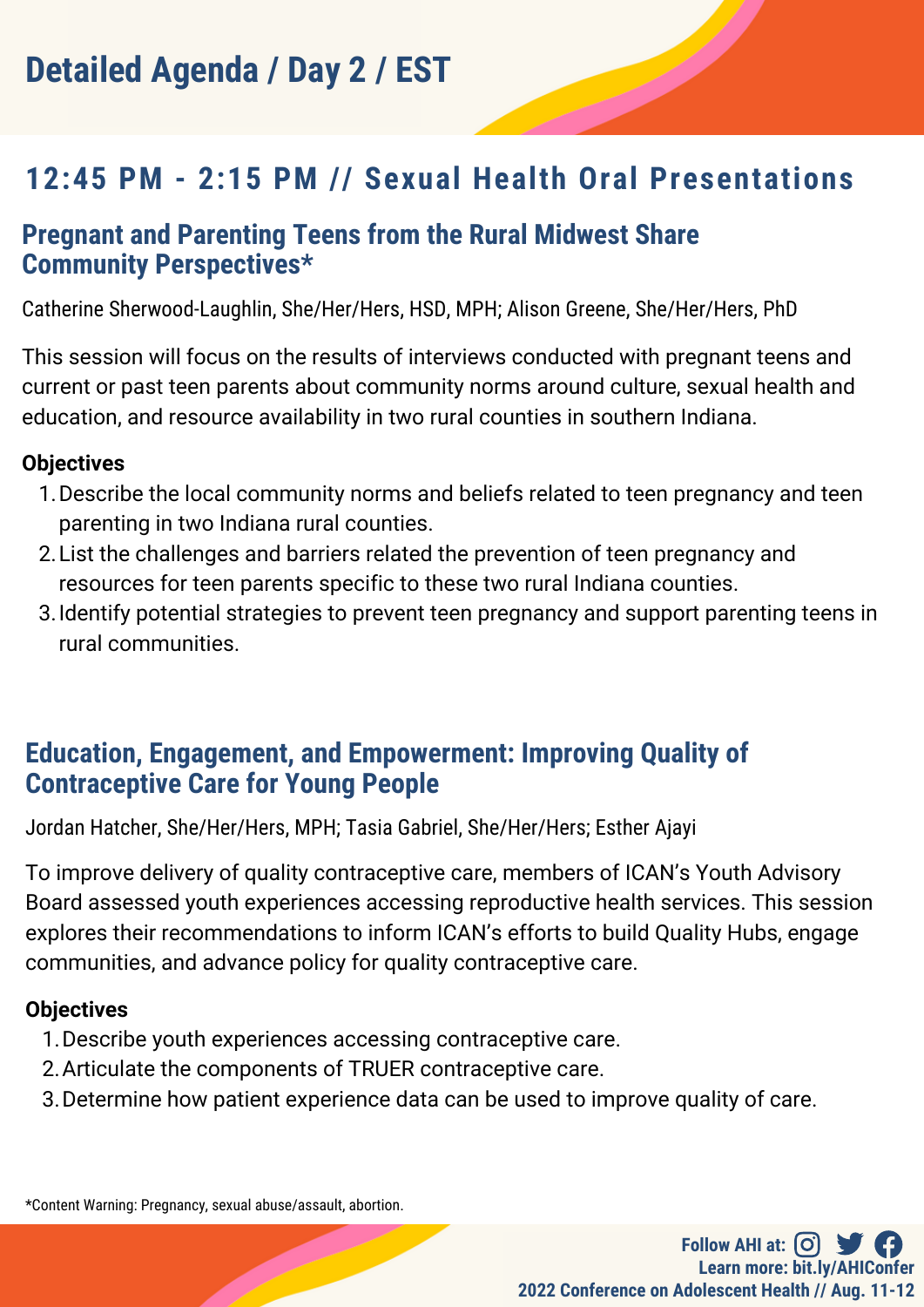### **The Youth Engagement Network: Innovating for Meaningful Youth Engagement Across Sexual and Reproductive Health Interventions**

Azzia Roberts, She/Her/Hers, MPH, CHES

Many existing interventions that intended to engage youth in sexual and reproductive health (SRH) programs lack both meaningful youth input and adult facilitator and organizational buy-in. Join this presentation to hear the YEN's innovative approach to addressing these gaps and how YOU(th) can be involved.

#### **Objectives**

- 1. Describe youth engagement strategies used in sexual and reproductive health programs, services, and system change efforts.
- 2. Identify common elements of youth engagement in sexual and reproductive health programs, services, and systems change efforts across the field.
- 3. Identify gaps and opportunities for innovation in the field of youth engagement in sexual and reproductive health programs, services, and system change efforts.

# **Improving Reproductive Health for Youth in Systems of Care**

Brenna Orr-Edgell, She/Her/Hers, MA; Katie Keane, She/They, MSW

This session will focus on navigating healthcare, education, and service provision for foster youth and other adolescents in systems of care with a family planning/teen pregnancy prevention lens.

#### **Objectives**

- 1. Healthcare providers will have a better knowledge of the systems of care population, and will be able to be more effective in their delivery of reproductive healthcare to these youth.
- 2. Systems of care staff will have a better understanding of the health needs of youth in their purview, and how to effectively connect youth with reproductive healthcare.
- 3. Professionals serving these youth will have a better understanding on how to collaborate more effectively to prevent long term health disparities.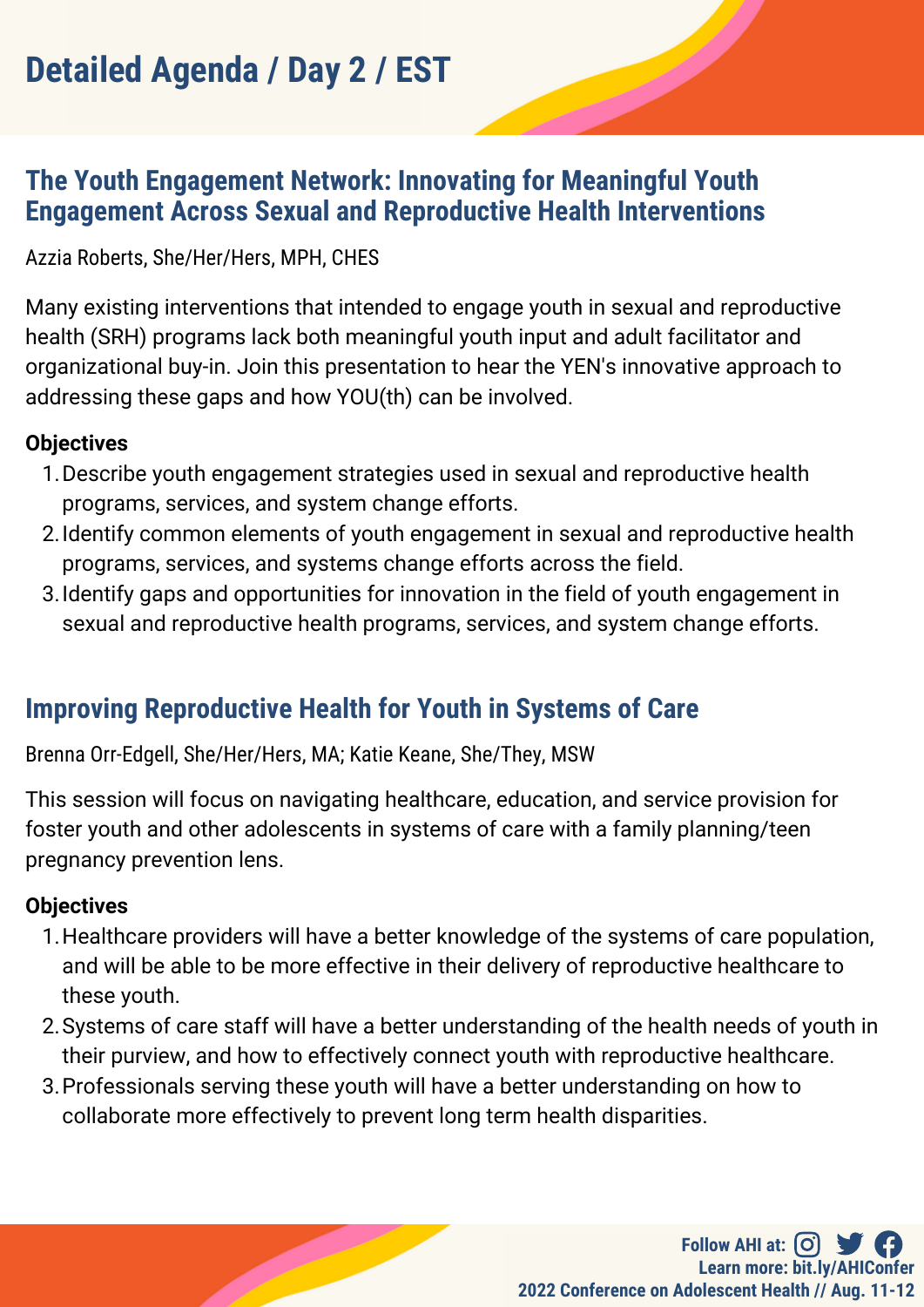# **12:45 PM - 2:15 PM // Community & School Oral Presentations**

### **New Cigarette Prevention Advertising Informed by Teens At-Risk For Smoking**

Emily McDonald, She/Her/Hers, MPH

"The Real Cost" campaign conducted stakeholder interviews and focus groups with teens at-risk for smoking cigarettes to inform new cigarette prevention advertising. Learnings about the most promising prevention messages will be shared with session participants.

#### **Objectives**

- 1. Describe the process that "The Real Cost" campaign uses to develop new prevention advertising.
- 2. Discuss the relationship between the target audience and cigarettes, including perceptions and behaviors.
- 3. Discuss the relationship between the target audience and cigarettes, including perceptions and behaviors.

### **Why is School So Stressful? Photo-Elicited Focus Groups to Explore Adolescents' Voices**

Rémi Paré-Beauchemin, He/Him/His; Youth To Be Announced

As stress may impact the mental health of adolescents, a Photovoice study invited grade 9 students to photograph their stressors and appeasing factors in school. The main stressors identified concern their academic obligations and relationships, whereas the most named appeasing factor was nature.

#### **Objectives**

- 1. Appraise the potential of a Photovoice activity to give voice to adolescents.
- 2. Identify some of the school stressors experienced by adolescents.
- 3. Recommend practical solutions to schools to reduce the level of stress of adolescents.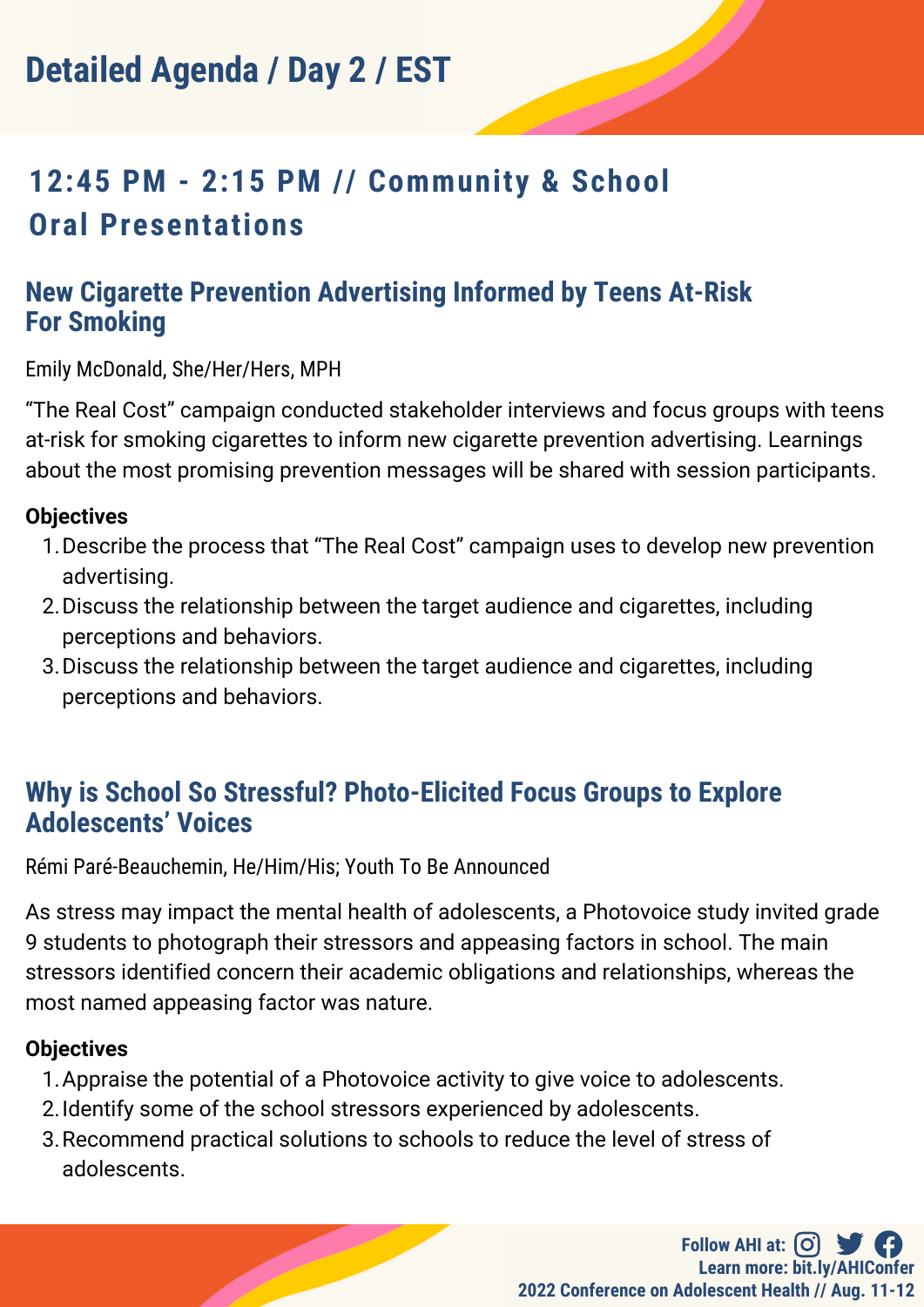# **Getting Back to Normal: Take the Shot!**

Latissa Hall, She/Her/Hers, MS; Cydney Hall, She/Her/Hers; Cayce Hall, She/Her/Hers; Keerthana Pradeep, She/Her/Hers; Lucia Rodriguez, She/Her/Hers; Kidan Yerfu, She/Her/Hers

COVID-19 has killed over 675,000 Americans and over 4.5 million people worldwide. The Nashville community came together to create a citywide campaign that promotes COVID vaccinations. The Youth Advisory Board created a PSA that focused on debunking COVID myths and promoting vaccinations in youth.

#### **Objectives**

- 1. Identify strategies that actively engage young people in service-learning projects.
- List tactics that incorporate equity throughout the learning process. 2.
- 3. Identify the characteristics of an ally for all young people.

## **Youth G.P.S.: Engaging Youth on Substance Misuse in a Store-Front Youth Sexual Health Clinic\***

Andrew (Andy) Lim, They/Them/Theirs, MPH, CHES, CPH; Jazmine Dehinde-Roberson, She/They

Substance use among youth has been shown to be related to sexual health outcomes. Our presentation will describe how a youth-facilitated electronic screening, brief intervention, and referral to treatment (e-SBIRT) program at a youth clinic can engage youth and reduce substance misuse.

#### **Objectives**

- 1. Describe the relationship between youth substance misuse and youth sexual health outcomes.
- 2. List two benefits and challenges of incorporating electronic screening, brief intervention, and referral to treatment (e-SBIRT) programs into youth sexual health clinics.
- 3. Explain how youth can be engaged at the community level on substance misuserelated messaging.

\*Content Warning: Substance (mis)use, including alcohol; mental illness, including addiction; and sex, sexuality, and sexual health. Brief mentions of intimate partner violence and sexual violence.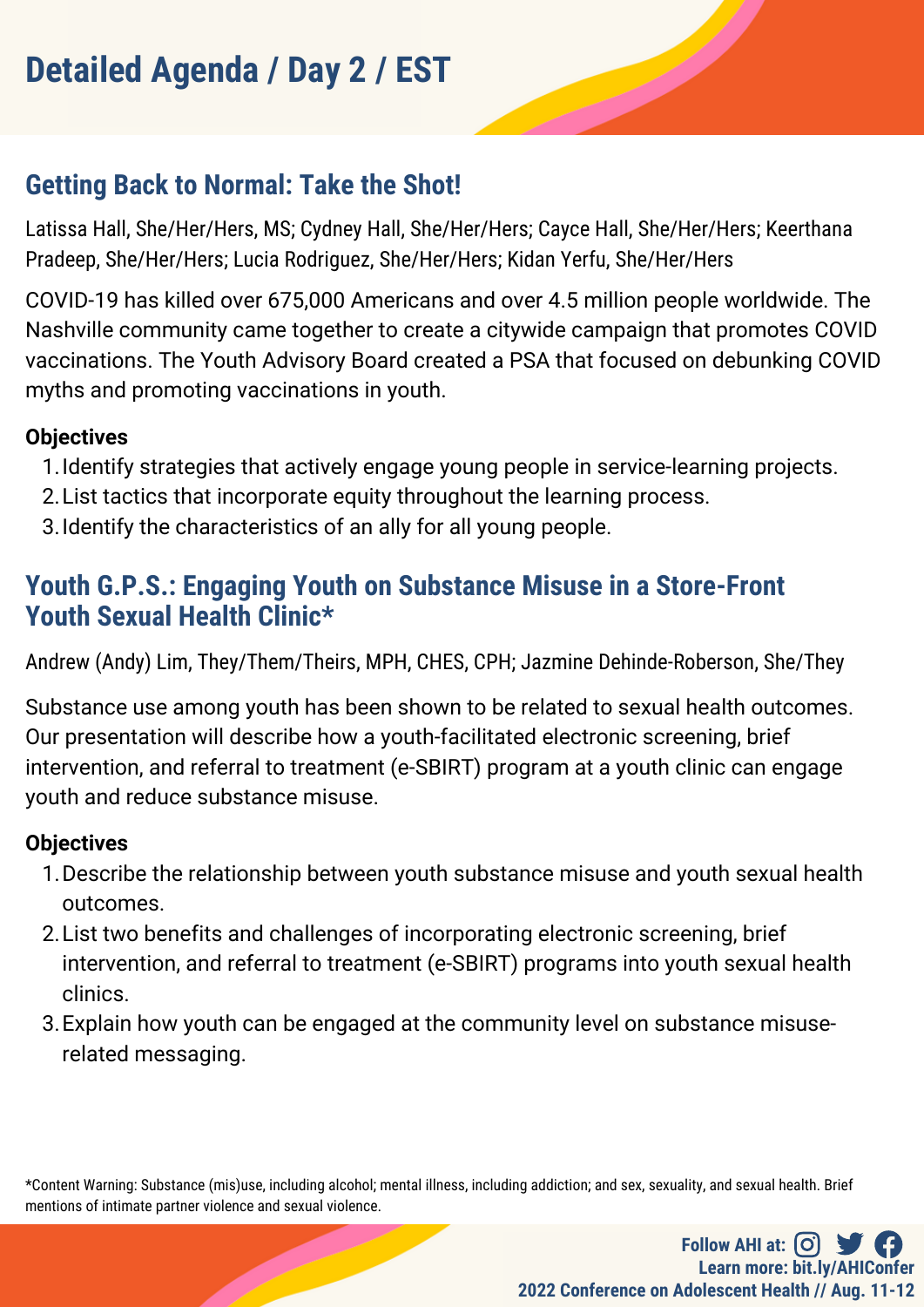# **12:45 PM - 2:15 PM // Technology Oral Presentations**

### **Lineage: A Digital-Analog Educational Game to Engage Adolescents in Reproductive Justice Efforts**

Ailea Stites, They/Them/Theirs; Oluwatomi Dugbo, She/Her/Hers

Incorporating game-based learning into the virtual classroom through a social justice lens offers a novel mechanism for adolescent engagement. We describe the design and initial feasibility of Lineage, a digital-analog reproductive justice game created for remote learning environments.

#### **Objectives**

- 1. Identify opportunities to meaningfully involve adolescents in the intervention design process.
- 2. Describe how game-based learning can educate and engage students in reproductive justice efforts.
- 3. Identify opportunities to incorporate justice-based lenses into adolescent health interventions.

# **Sex Ed by App: Building and Evaluating a Comprehensive Sex Education App\*\***

Tatiana Jospehy, She/Her/Hers, BA; Debra Stulberg, She/Her/Hers, MD

Despite the proven benefits of sex ed in reducing unplanned pregnancies and heath disparities, access to sex ed varies widely across schools. "Wonder: Daily Sex Ed for Teens" is an app developed by our team. We are studying whether it is an effective tool for increasing sexual health knowledge.

#### **Objectives**

- 1. Define recent trends in sex education in U.S. schools.
- 2. Summarize the landscape of smartphone apps in delivering sex education content to adolescents.
- Measure the effect that a sex education smartphone app has on sexual health 3. knowledge and attitudes.

\*Content Warning: Racism, institutional violence.

<sup>\*\*</sup>Content Warning: Sexual assault, eating disorders, pregnancy, abortion, mental illness.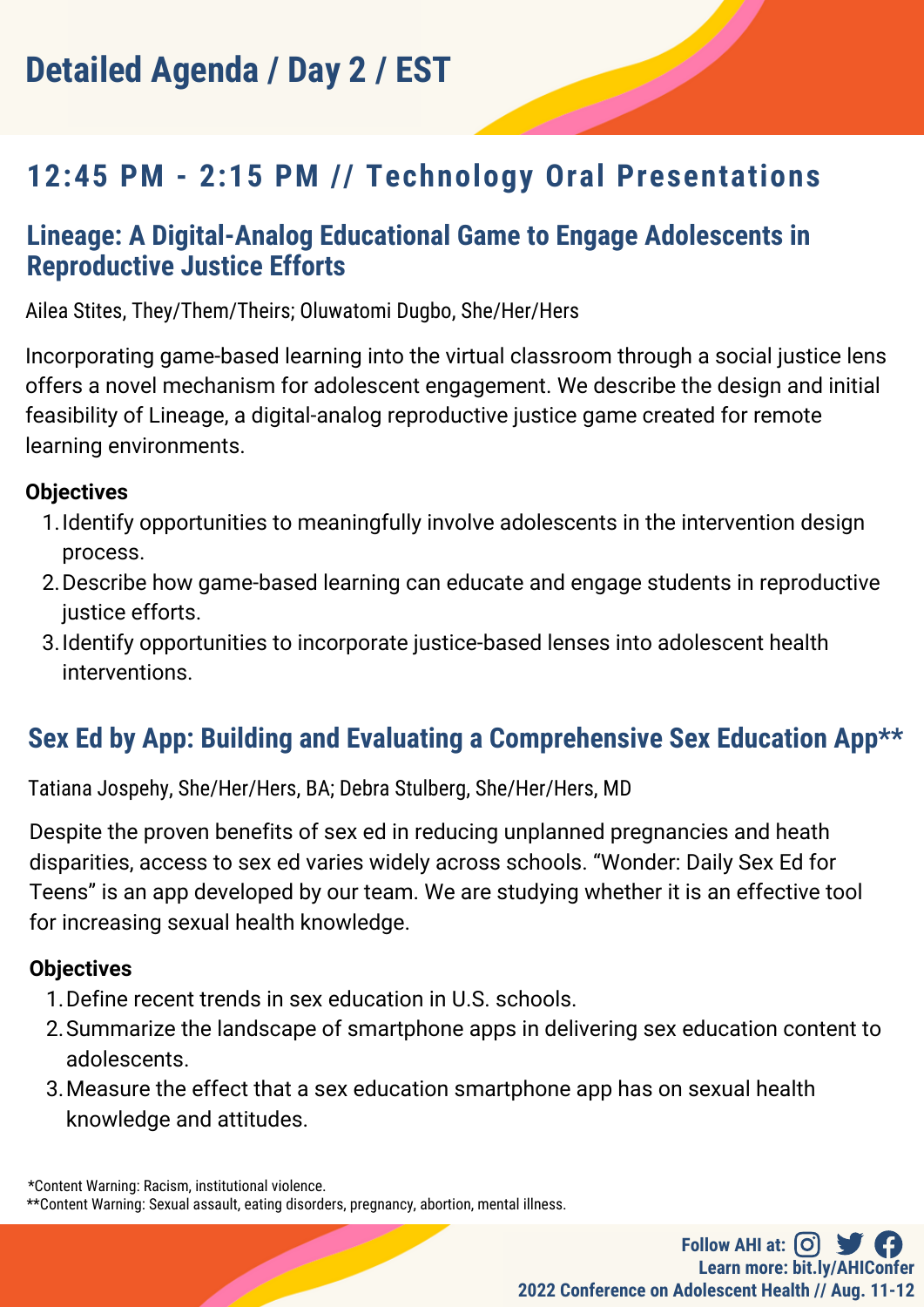### **Native It's Your Game 2.0: Technology-Based Sexual Health Curriculum for AI/AN Youth\***

Gabrielle Evans, She/Her/Hers, MPH, CHES; Stephanie Craig Rushing, She/Her, PhD, MPH

Few culturally relevant sexual health education programs exist for Native youth. This presentation will provide insight on the effectiveness of an online HIV/STI and pregnancy prevention program among AI/AN youth in three geographically dispersed regions.

#### **Objectives**

- 1. Identify sexual and reproductive inequalities faced by Native youth.
- 2. Understand the need for culturally relevant material.
- 3. Understand the effectiveness of NIYG in reducing sexual and reproductive inequalities faced by Native youth.

## **Marketing Strategies and Digital Campaigns to Amplify Youth Voice Regarding Sexual Health**

Erica Wilson, She/Her/Hers, BS; Joanna Gamez, She/Her/Hers, MSN, RN, CPNP

The North Texas Alliance to Reduce Unintended Pregnancy in Teens (NTARUPT) is a youth serving organization providing medically accurate, inclusive, and trauma-informed sex education for teens and parents in Dallas, TX and working to increase education and access to sexual health education and resources.

#### **Objectives**

- 1. Recognize one strategy to reach an adolescent-targeted audience through marketing and communications.
- 2. Identify one way to amplify youth voice through digital campaigns.
- 3. Identify one way to amplify youth voice when promoting a fundraising events.

# **2:30 PM - 3:00 PM // Lunch, Awards & Youth Presentation Youth Presentation**

Youth Presenter To Be Announced

Session Information To Be Announced.

\*Content Warning: Abuse, mental health, and suicide.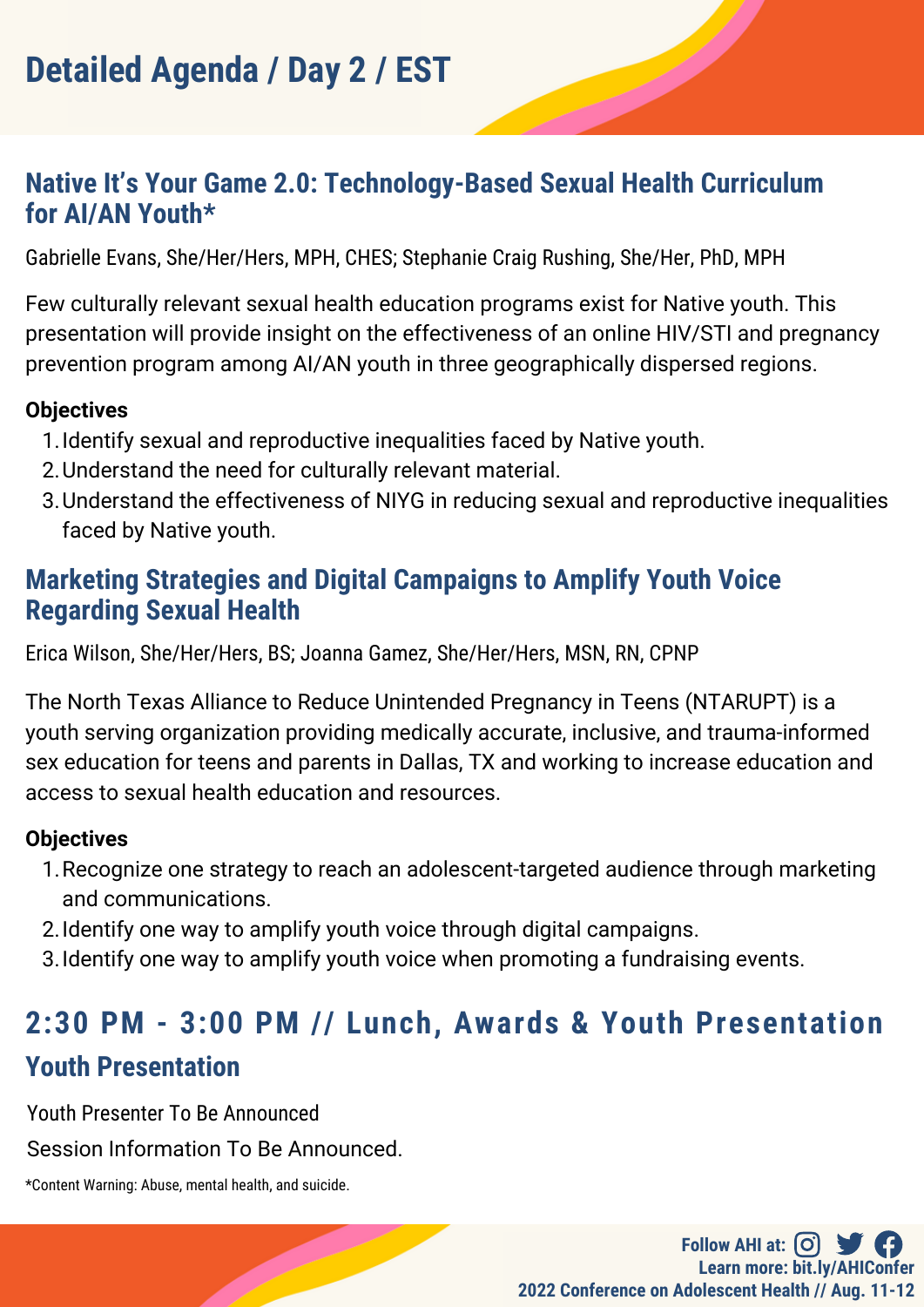# **3:15 PM - 4:15 PM // Breakout Session Three**

## **Partnering with Youth to Enhance Healthcare Access and Experience**

Christi Esquivel, She/Her/Hers, PhD, MEd, CHES; Sara Flores, She/Her/Hers, BS; Whitney Garney, She/Her/Hers, PhD, MPH; Bria Combs, She/Her/Hers; Kelly Wilson, She/Her/Hers, PhD, MCHES®

This session will discuss how a national teen advisory group (TAG) contributes to the development of innovative programs aimed at increasing access to healthcare through the Comprehensive Healthcare for Adolescents Initiative (CHAI) project.

#### **Objectives**

- Consider mutually beneficial forms of compensating adolescents. 1.
- Explore ways to engage and learn from adolescents in hands-on activities. 2.
- Analyze the benefits of adolescent perspectives on program content and 3. contributions to program development.

### **Collaborative Strategies to Improve Outcomes for Adolescents Affected by Substance Use Disorders Involved in Child Welfare\***

Sarah Fox, She/Her/Hers, MA; Kelly Jones, She/Her/Hers, MPA

This session will detail the unique risks and needs of adolescents and transitional aged youth involved in child welfare who are affected by substance use disorders, address how to identify key stakeholders in existing systems, and review collaborative strategies to meet the needs of adolescents.

#### **Objectives**

- 1. Identify common attitudes, assumptions, and biases about youth involved in child welfare.
- 2. Identify key strategies and resources to prevent or treat adolescent substance use disorders, promote resilience, recovery, and positive youth development for adolescents involved in child welfare.
- 3. Identify concrete strategies for collaboration when working with adolescents affected by substance use disorders including transitional aged youth involved in child welfare and the juvenile justice system.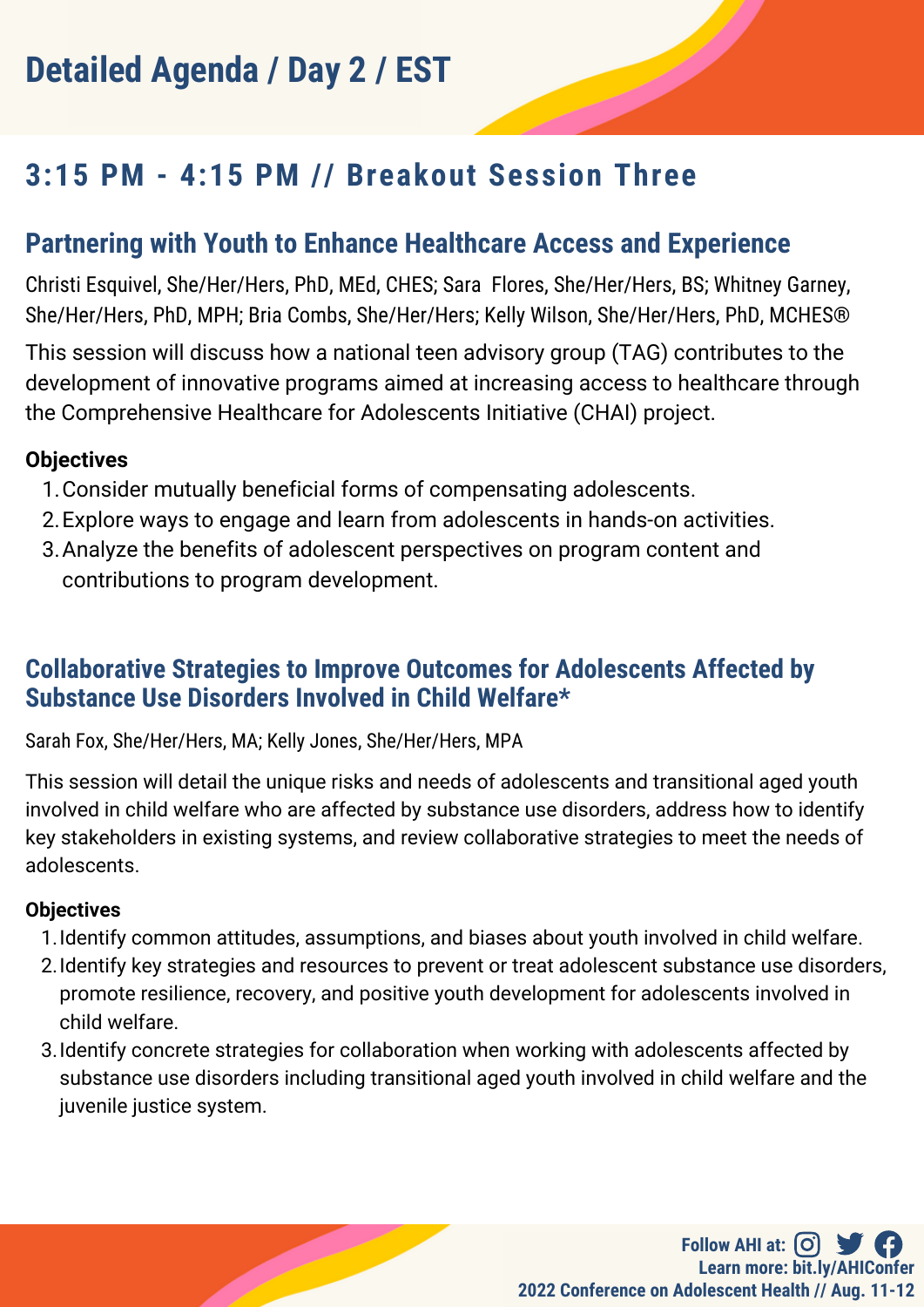### **Sexual Consent Education: From Youth Participatory Action Research to Participatory Evaluation and Programming\*\***

Vivian Cortés, She/Her/Hers, MPH, MCHES; Molly Berman, She/Her/Hers, MSW; Mars Estudillo, they/them

New York City Teens Connection will share how their youth participatory action research project launched a video campaign, guide, and evaluation tools. Participants will learn how youth and community participation was incorporated in creating the Youth Engagement Guide on Sexual Consent Communication.

#### **Objectives**

- 1. Identify ways to include community members in participatory research and campaign design opportunities.
- 2. Describe how partner inclusion in programmatic evaluation efforts improved programming and informed the development of the Ask Before You Act Campaign.
- 3. Apply the activities and discussions shared in the Ask Before You Act Youth Engagement Guide to their own work with young people.

## **Insights from the LA DPH Youth Advisory Council: an Overview for Replicability**

Pamina Bagchi, She/Her/Hers, MPH; Ivonne Galicia, she/her/they

Traditionally, many public health programs targeting adolescents focus on solving single issues like drug abuse or teen pregnancy. However, research shows that focusing on youth's strengths may enhance their overall health and decision making through the Positive Youth Development (PYD) principles.

#### **Objectives**

- 1. Recall one of the principles from the Positive Youth Development (PYD) framework.
- 2. Share one strategy to engage youth in a leadership program.
- Share one key takeaway of how using the PYD principles can enhance overall health 3.and decision-making.

\*Content Warning: Child abuse, abuse, pregnancy, mental illness \*\*Content Warning: Potential discussion of sexual assault or sexual coercion.

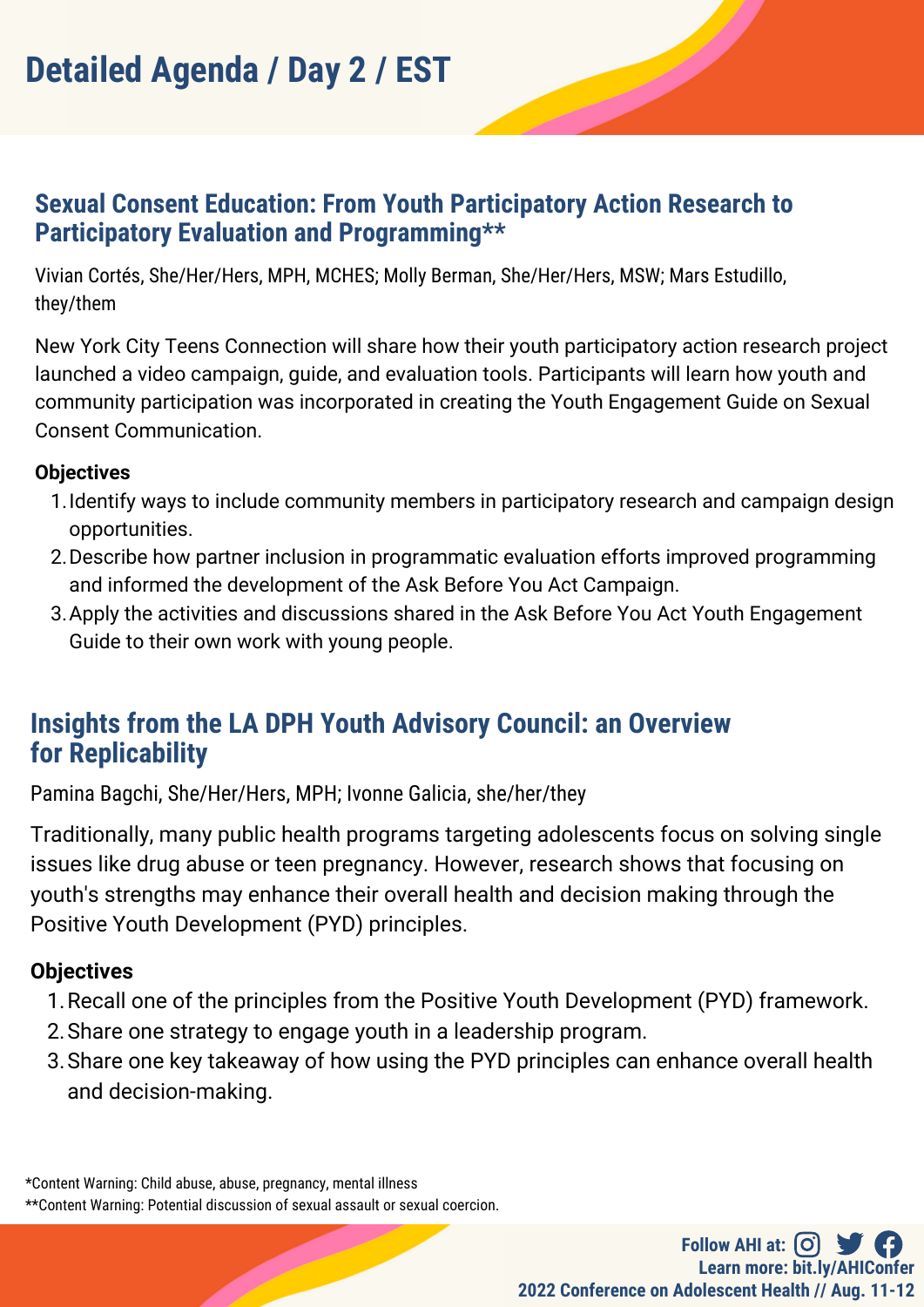## **Translating, Communicating, and Engaging for Evidence-Based Change in Adolescent Communities\***

Valerie Reynolds, She/Her/Hers, MBA, MS; Erin Garcia, She/Her/Hers, MS

This session will focus on the importance of how to design asset-based narratives, translate science, and disseminate research in a manner that not only reaches young people but also engages those who have a direct impact on their lives and overall health and well-being.

#### **Objectives**

- Understand how strategic external stakeholder engagement and communication 1. advance change at the community and system-level.
- 2. Identify and understand how to engage key community and state stakeholders.
- 3. Translate and disseminate science beyond the academy.

\*Content Warning: Race, Racism, Ageism (Adultification)

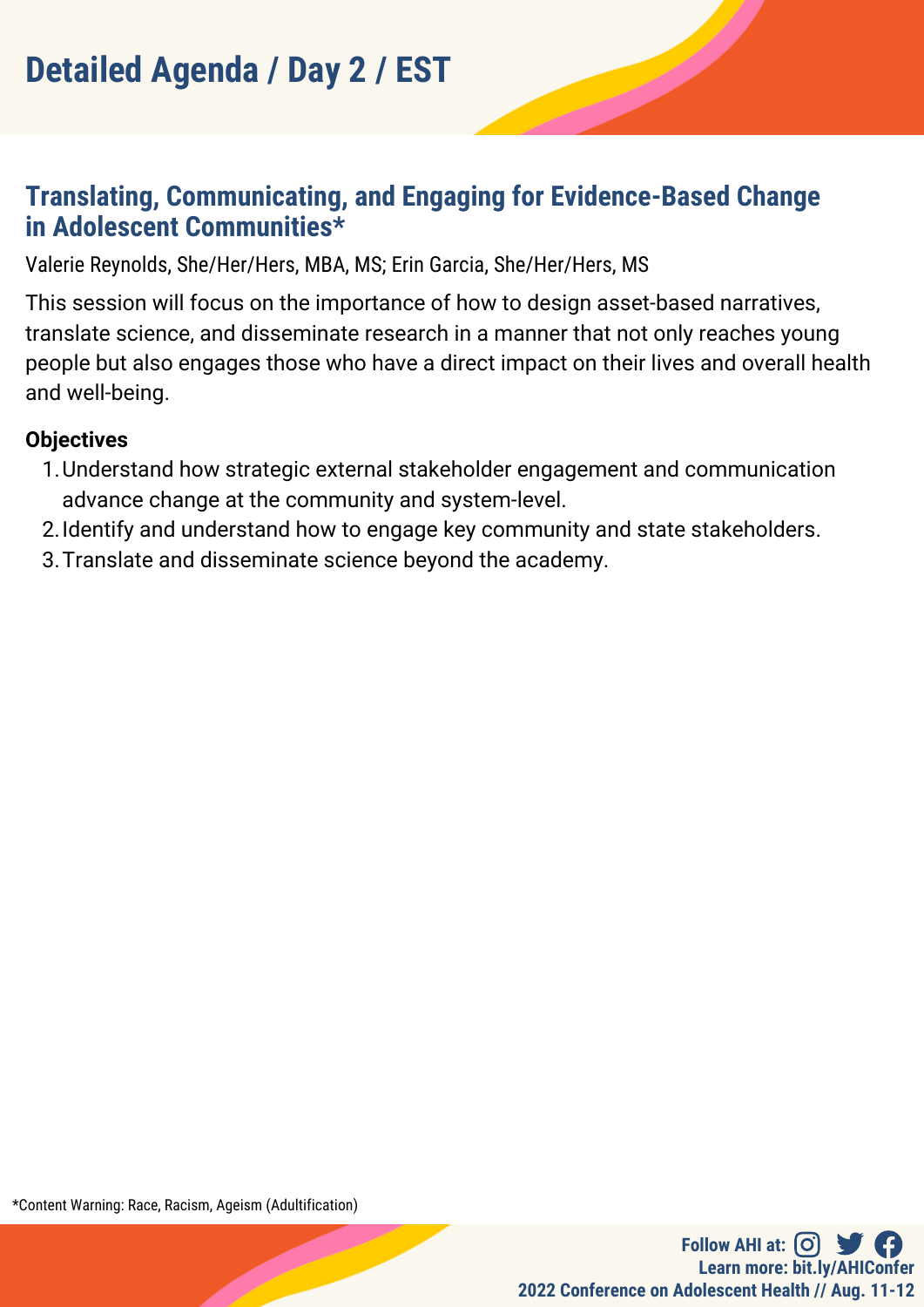# **4:30 PM - 5:30 PM // Breakout Four**

# **Indigenizing Adolescent Health\***

Nicole Trevino, She/They, MA, CHES; Jane Manthai She/Her/Hers, BS

The HNY team will share their lessons learned and uniquely indigenous approaches for improving adolescent health curricula, programs, and services for Native youth, including examples from the We R Native and Native STAND curriculum adaptations and the development of other resources for communities.

### **Objectives**

- 1. Explain what cultural relevance means and why it is important for adolescent health programs and services.
- 2. Describe methods for building community with Alaskan Native/American Indian communities and youth as experts in their local contexts, cultural values, and implementation requirements.
- Compare their current approaches to program development, adaptation, and 3. improvement with the methods used by the Healthy Native Youth team.

# **Enhancing School Health: Updates to CDC's Health Education Curriculum Analysis Tool (HECAT)**

Leigh E. Szucs, She/Her/Hers, PhD, CHES; Emily Young, She/Her/Hers, MSEd, MPH; Melissa Fahrenbruch, MEd

This session overviews updates to Centers for Disease Control and Prevention's Health Education Curriculum Analysis Tool (HECAT) and uses peersharing and practice with key features of the HECAT to develop participants' skills for conducting systematic analysis of health education curriculum.

### **Objectives**

- 1. Describe four features of CDC's HECAT to help schools and communities improve selection of curricula to support HIV/STD, and unintended pregnancy prevention.
- 2. Identify three facilitators and barriers to using CDC's HECAT to analyze health education curricula.
- 3. Construct three action steps for using CDC's HECAT to improve effective curriculumbased prevention education.

\*Content Warning: This session will describe adaptations and accommodations made to address the prevalent lived experiences of trauma in American Indian and Alaskan Native youth and communities. We recognize the impact that all types of trauma have on Native youth, adults and communities, including sexual assault, missing and murdered indigenous women and relatives, and other historical and currentday traumas. While many Native adults and youth have experienced a range of traumas, our work presented in this session will demonstrate how we approach adapting programs and services to address those lived experiences that are all too common in Native communities.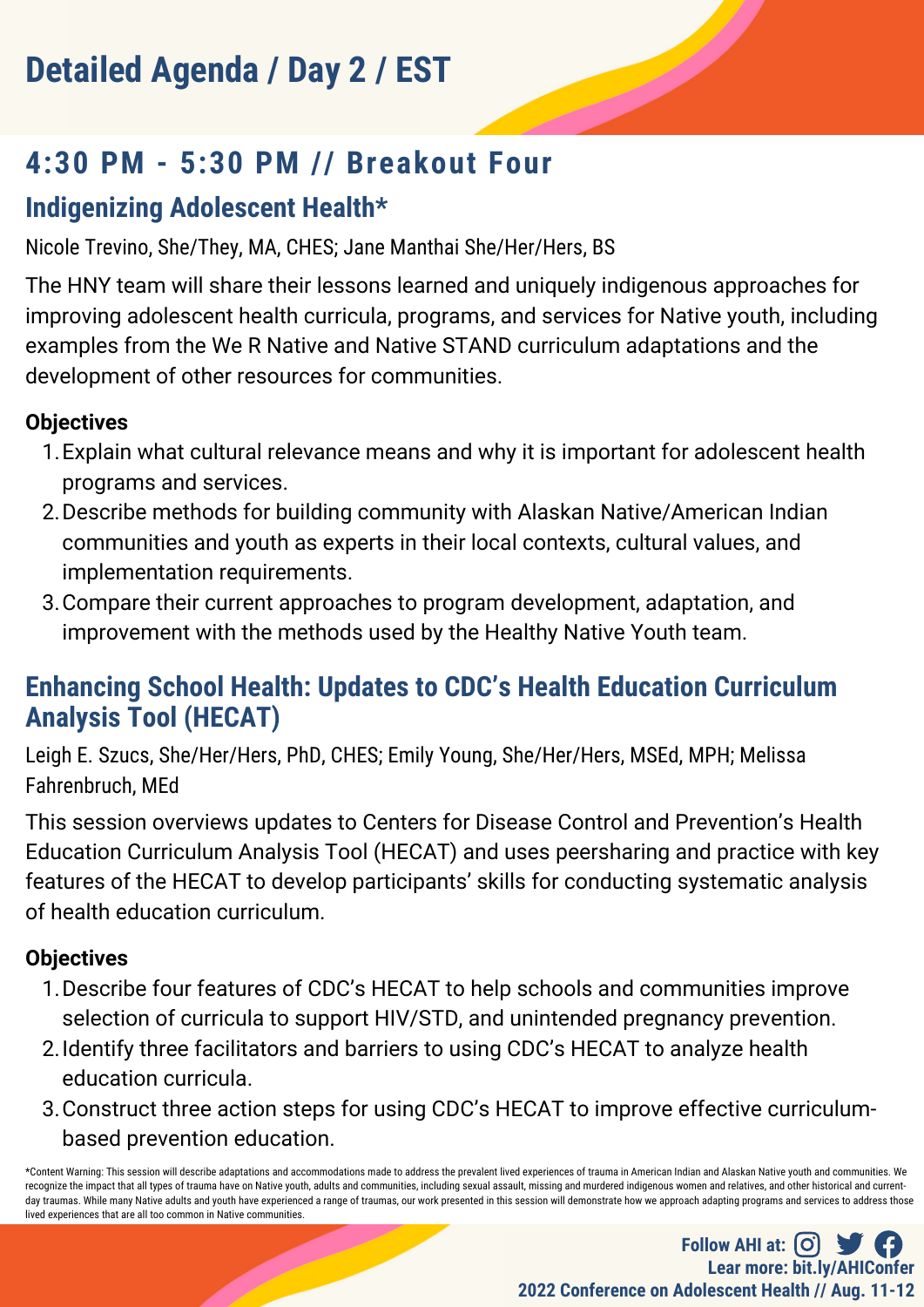### **Foster-Friendly Health Care: Concrete Approaches to Delivering Sexual Health Care to Youth in Foster Care\***

Rebecca Gudeman, She/Her/Hers, JD, MPA; Erica Monasterio, She/Her/Hers, MN, FNP-BC; Daniel Albert Bisuano, He/Him/His

Come hear how to implement the basic tenets of inclusive, respectful, and empowering health care provision when providing sexual and reproductive care to youth in foster care while also learning about a new Health Care Provider Guide created by and with former foster youth.

#### **Objectives**

- 1. Describe some of the unique barriers and facilitators to accessing sexual and reproductive health care for youth in foster care.
- 2. Describe the key principles of practice and approaches to implementing inclusive, respectful, and empowering health care provision with vulnerable populations such as youth in foster care.
- 3. Engage in a preliminary evaluation of their own program and practice for its 'foster friendliness" and identify concrete changes they can implement to improve the quality and accessibility of their program for youth in foster care.

### **Educating, Engaging, and Empowering Teens During COVID-19: The Promise of Telehealth and Tel-education**

Emily Wasson, She/Her/Hers, MPH, CHES; Marina Quintanilla, She/Her/Ella, MPH, CHES; Saul Rivera, He/Him; Arathzy Portilla, She/her/hers; Angelica Sac-Tzep, She/her/hers

This session will provide data, strategies and best practices for effectively educating, engaging, empowering, and serving teens remotely during the pandemic. Lessons learned can be integrated into programs and health care delivery during the public health emergency and beyond.

#### **Objectives**

- 1. Describe how to center youth voices in virtual youth programs.
- 2. Integrate two new strategies for effectively and meaningfully reaching and engaging youth remotely.
- Understand the ways telehealth and teleducation impact youth's ability to access care 3.and information.

\*Content Warning: This session focuses on providing care for youth who have experienced trauma, including abuse, neglect and sexual assault. It includes youth quotes and voice that may related to these topics and to experiences of exclusion, including racism.

> **Follow AHI at:**  $\begin{bmatrix} 0 \end{bmatrix}$   $\begin{bmatrix} 0 \\ 0 \end{bmatrix}$ **2022 Conference on Adolescent Health // Aug. 11-12 Learn more: bit.ly/AHIConfer**